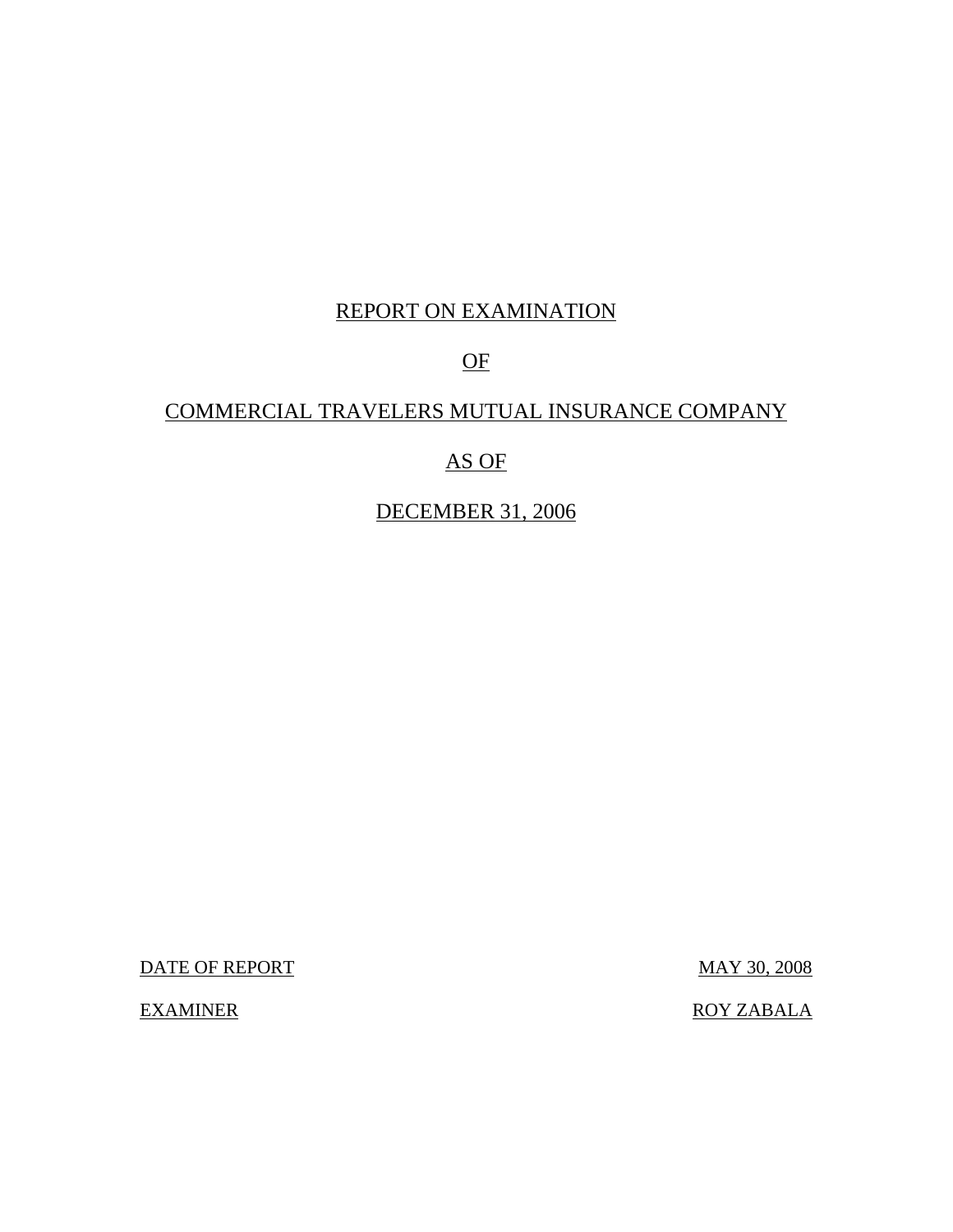| <b>ITEM NO.</b>  |                                                                                                                                                                                          | PAGE NO.                                         |
|------------------|------------------------------------------------------------------------------------------------------------------------------------------------------------------------------------------|--------------------------------------------------|
| 1.               | Scope of examination                                                                                                                                                                     | 2                                                |
| 2.               | Executive summary                                                                                                                                                                        | 3                                                |
| 3.               | Description of Company                                                                                                                                                                   | $\overline{4}$                                   |
|                  | A. Management<br>B. Territory and plan of operation<br>C. Holding company system<br>D. Reinsurance<br>E. Significant operating ratios<br>F. Conflict of interest<br>G. Internal controls | $\overline{4}$<br>6<br>8<br>10<br>12<br>12<br>13 |
| $\overline{4}$ . | <b>Financial statements</b>                                                                                                                                                              | 14                                               |
|                  | A. Balance sheet<br>B. Underwriting and investment exhibit                                                                                                                               | 14<br>15                                         |
| 5.               | Claims unpaid                                                                                                                                                                            | 17                                               |
| 6.               | Market conduct                                                                                                                                                                           | 21                                               |
|                  | A. Claims processing<br>B. Claims prompt payment<br>C. Explanation of benefits<br>D. Claim adjustment expenses<br>E. Sales and advertising                                               | 21<br>25<br>27<br>29<br>29                       |
| 7.               | Compliance with prior report on examination                                                                                                                                              | 30                                               |
| 8.               | Summary of comments and recommendations                                                                                                                                                  | 33                                               |

# TABLE OF CONTENTS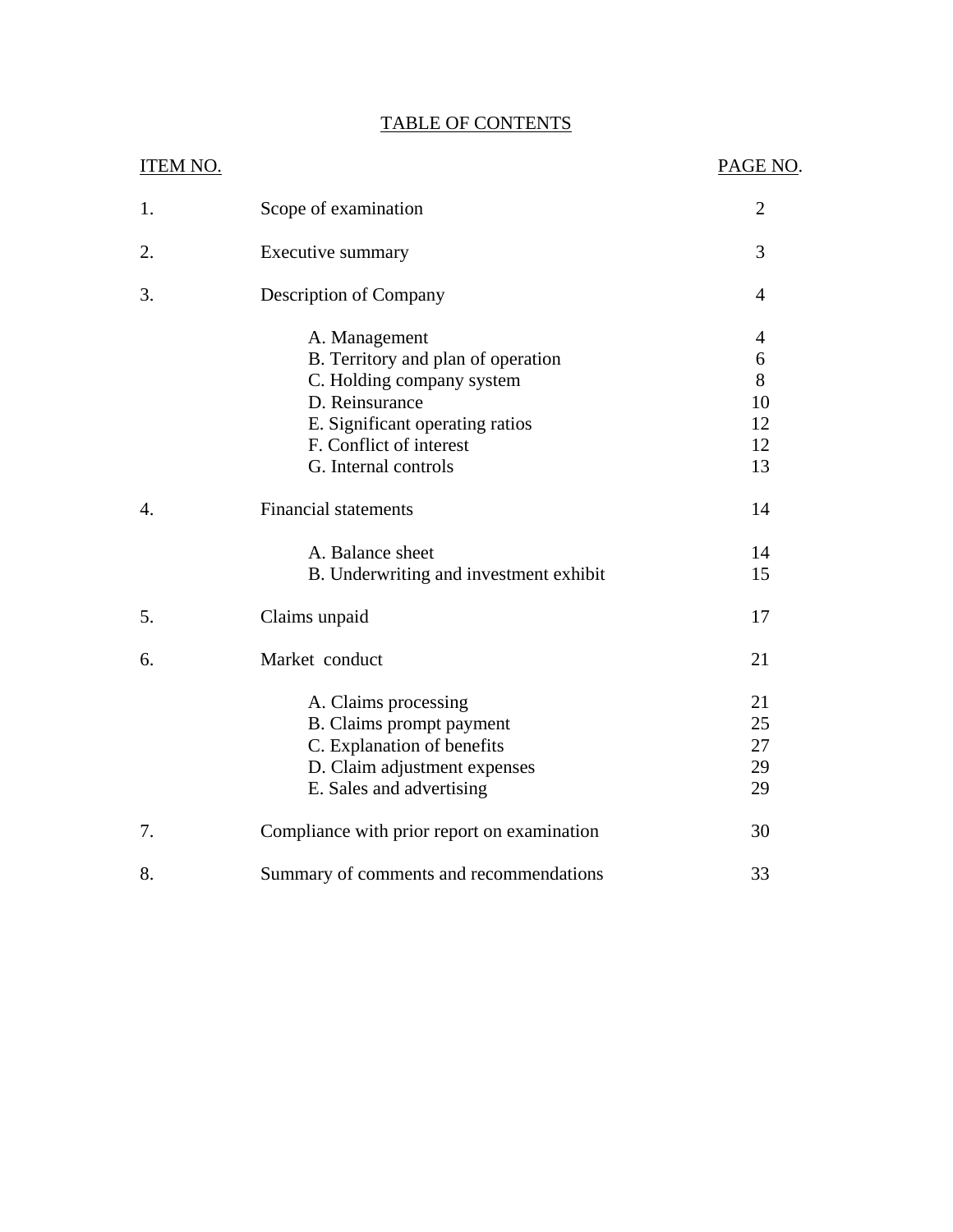

## STATE OF NEW YORK INSURANCE DEPARTMENT 25 BEAVER STREET NEW YORK, NEW YORK 10004

 Governor David A. Paterson  Eric R. Dinallo Superintendent

May 30, 2008

Honorable Eric R. Dinallo Superintendent of Insurance New York, NY 12257

Sir:

Pursuant to the requirements of the New York Insurance Law and in compliance with the instructions in Appointment Number 22618, dated May 1, 2007 annexed hereto, I have made an examination into the condition and affairs of Commercial Travelers Mutual Insurance Company, a domestic accident and health insurer, as of December 31, 2006 and submit the following report thereon.

The examination was conducted at the Company's home office located at 70 Genesee Street, Utica, NY 13502.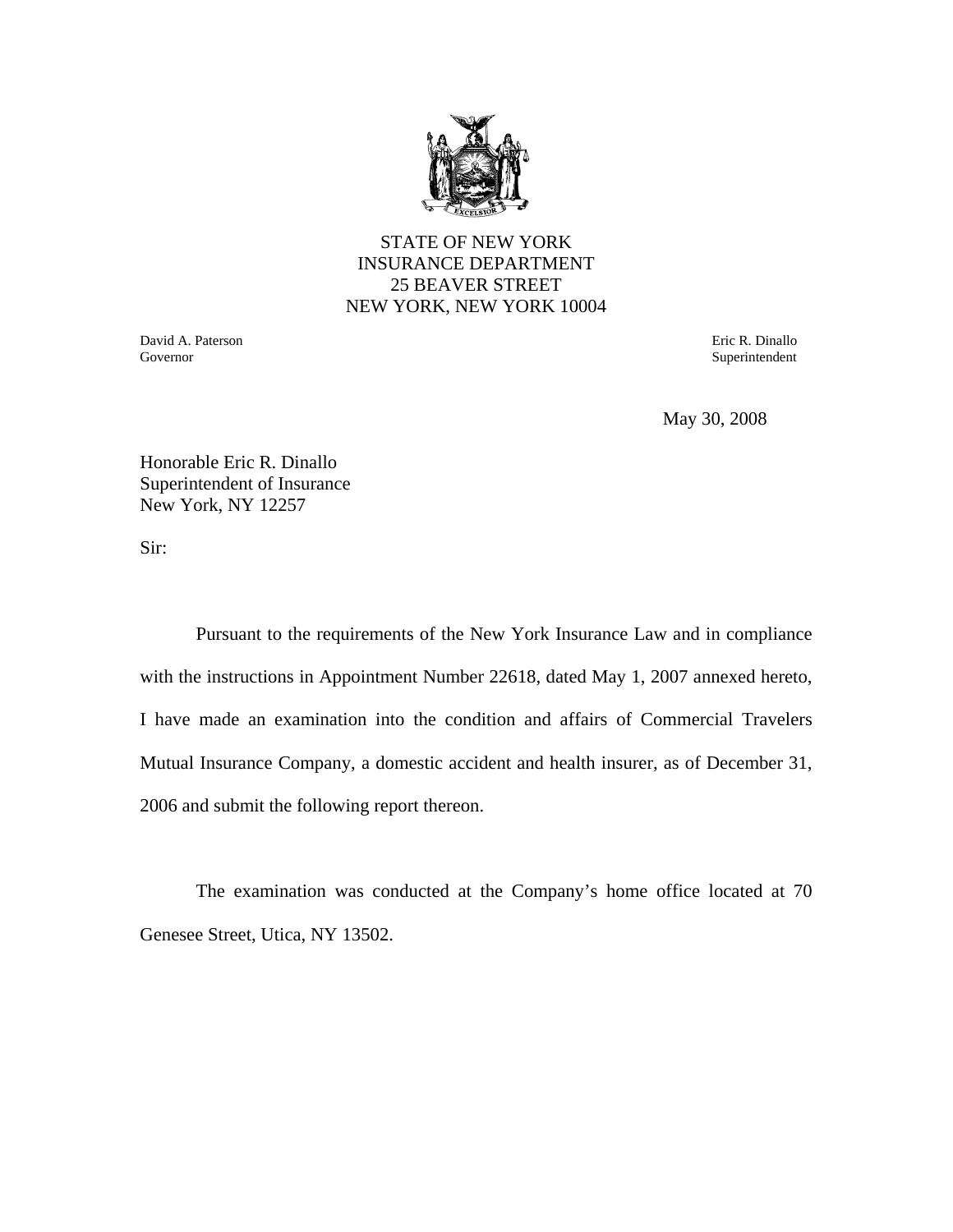Wherever the terms "the Company," or "Commercial" appear herein, without qualification, they should be understood to indicate Commercial Travelers Mutual Insurance Company.

#### **1. SCOPE OF EXAMINATION**

The Company was previously examined as of December 31, 2002. This examination covered the four year period from January 1, 2003 through December 31, 2006. Transactions occurring subsequent to this period were reviewed where deemed appropriate by the examiner.

The examination comprised a verification of assets and liabilities as of December 31, 2006, in accordance with statutory accounting principles, as adopted by the New York Insurance Department, a review of income and disbursements deemed necessary to accomplish such verification and, to the extent considered appropriate, utilized work performed by the Company's independent certified public accountants. A review or audit was also made of the following items as called for in the Examiners Handbook of the National Association of Insurance Commissioners:

> History of the Company Management and control Corporate records Fidelity bonds and other insurance Territory and plan of operation Growth of Company Business in force Reinsurance Loss experience Accounts and records Market conduct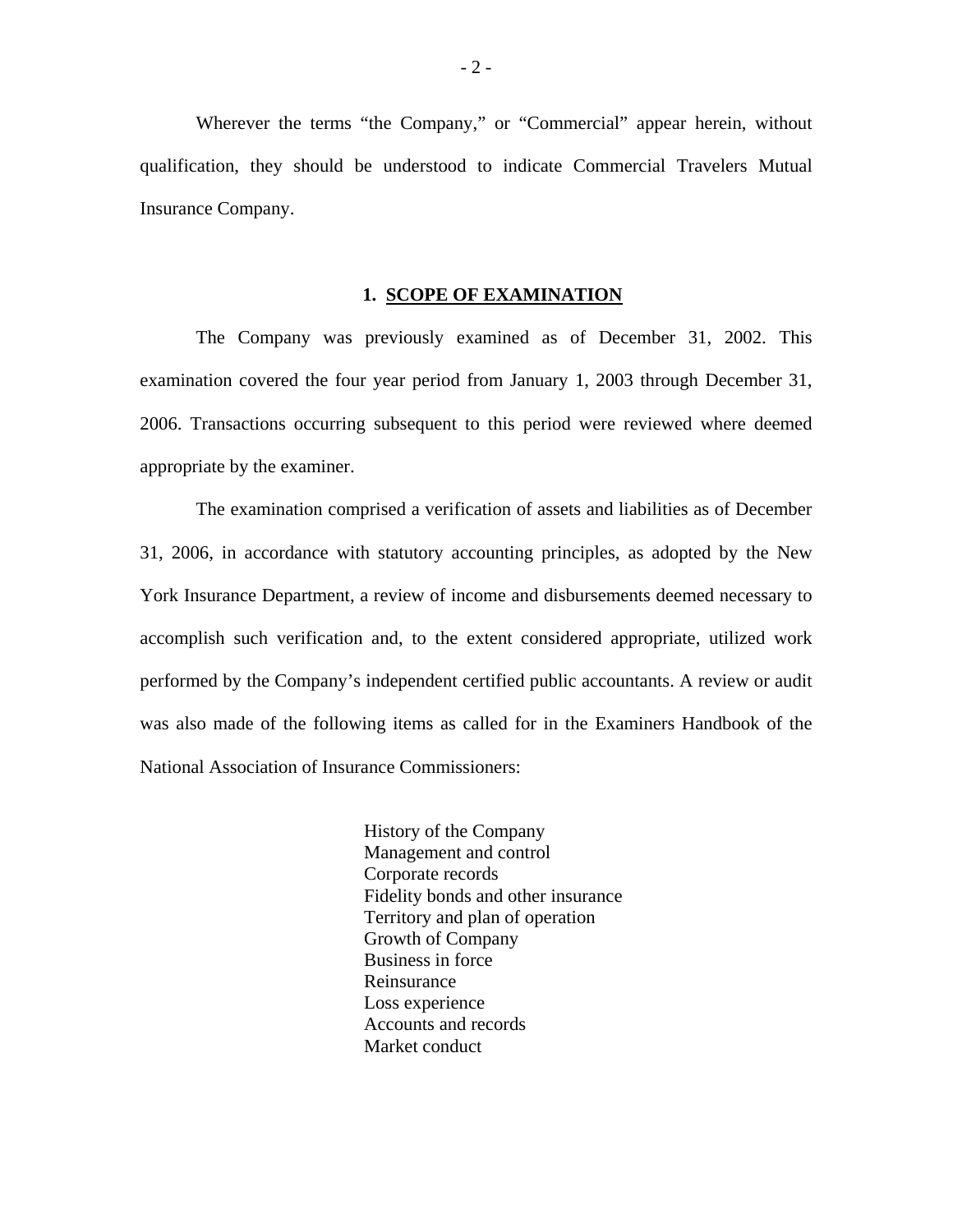A review was also made to ascertain what action was taken by the Company with regard to comments and recommendations made in the prior report on examination.

This report on examination is confined to financial statements and comments on those matters which involve departures from laws, regulations or rules, or which are deemed to require explanation or description.

#### **2. EXECUTIVE SUMMARY**

The examination revealed certain operational deficiencies during the examination period. The following are the examination findings:

- The Company did not comply with its conflict of interest statement policy by failing to record an approval or authorization by the Board of Directors of the Company or its Executive Committee regarding a business relationship with three board members. (See item 3F of this report)
- Premium checks received by the Employers Group Department were not stored in a secure location. (See item 3G of this report)
- The Company's allocation of its total amounts of reserves and liabilities between amounts for reserves and amounts for liabilities differ from the usual practices utilized by actuaries. (See item 5 of this report)
- A review of the Company's claims adjudication process revealed 12 financial errors and 31 procedural errors. (See item 6A of this report)
- The Company failed to pay claims within the 45 day limitation as prescribed by Section 3224-a(a) of the New York Insurance Law and failed to request additional information or make proper denial of benefits within the 30 day time frame prescribed by Section 3224-a(b) of the New York Insurance Law. (See item 6B of this report.)
- The Company failed to comply with the requirements of Section  $3234(b)(5)$  of the New York Insurance Law relative to the information contained in its explanation of benefits statements. (See item 6C of this report)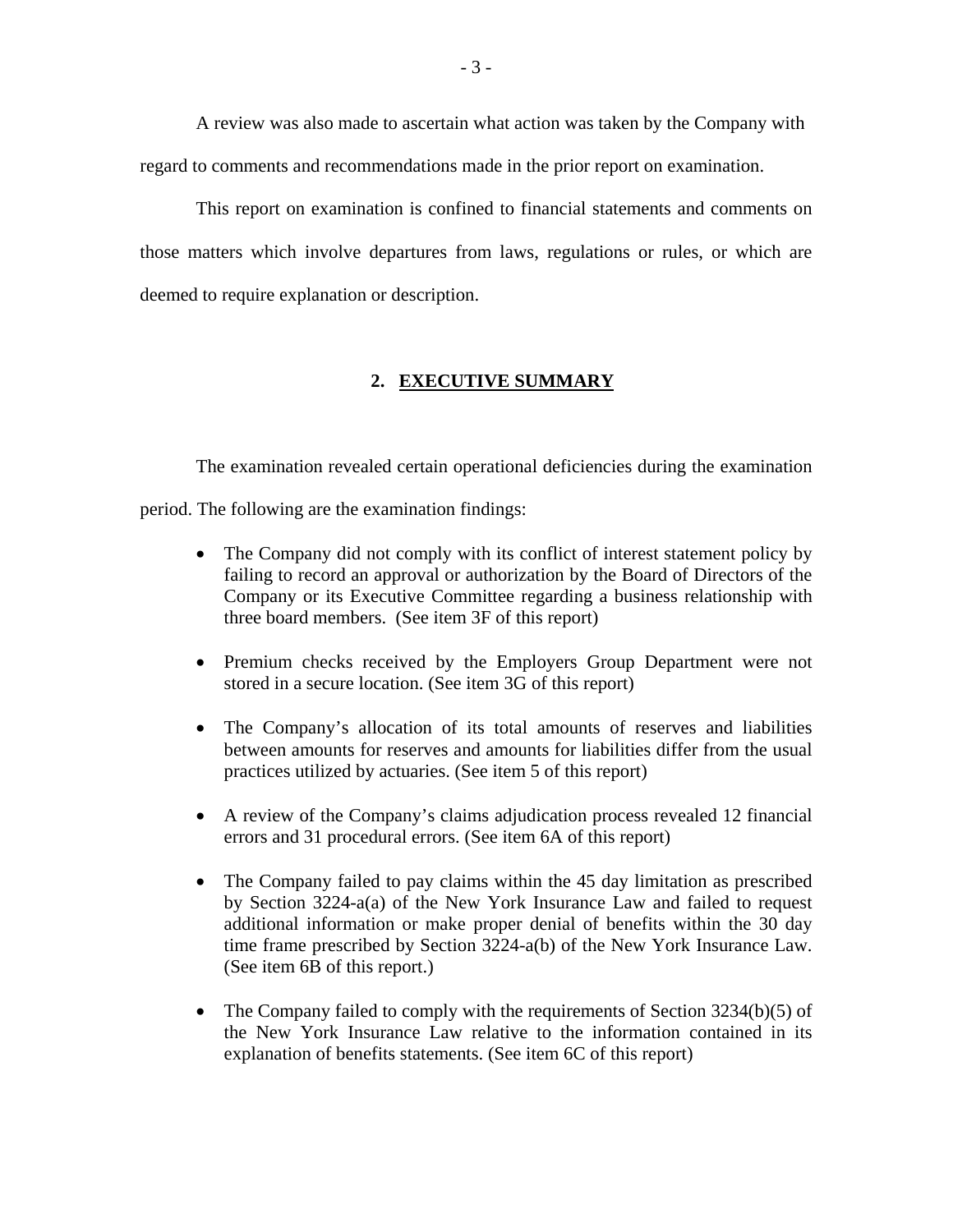• The Company reported third party administrative fee invoices as part of its reported claims expenses in its general ledger and filed annual statement. Such third party administrative fees should instead be reported as claim adjustment expenses. (See item 6D of this report)

#### **3. DESCRIPTION OF COMPANY**

The Company was incorporated as "Commercial Travelers Mutual Accident Association of America," a cooperative assessment health, under the Laws of New York and commenced business on March 30, 1883. The Company's name was shortened to "The Commercial Travelers Mutual Accident Association" on May 22, 1953. Operations were conducted under the cooperative assessment plan until February 16, 1970. On that date, the Company re-incorporated to become a mutual accident and health insurance company. Concurrent with this change, the present Company name was adopted. The Company is licensed under Article 42 of the New York Insurance Law.

On May 6, 1988, a merger was effected between the Company and InterAmerica Consolidated Mutual Insurance Company of La Grange, Illinois. Commercial Travelers Mutual Insurance Company was the surviving corporation.

#### A. Management

Pursuant to the Company's charter and by-laws, management of the Company is to be vested in a board of directors consisting of thirteen (13) members. As of the examination date, the Board of Directors was comprised of thirteen (13) members. The board meets at least four times each calendar year. The Board members as of December 31, 2006 were as follows: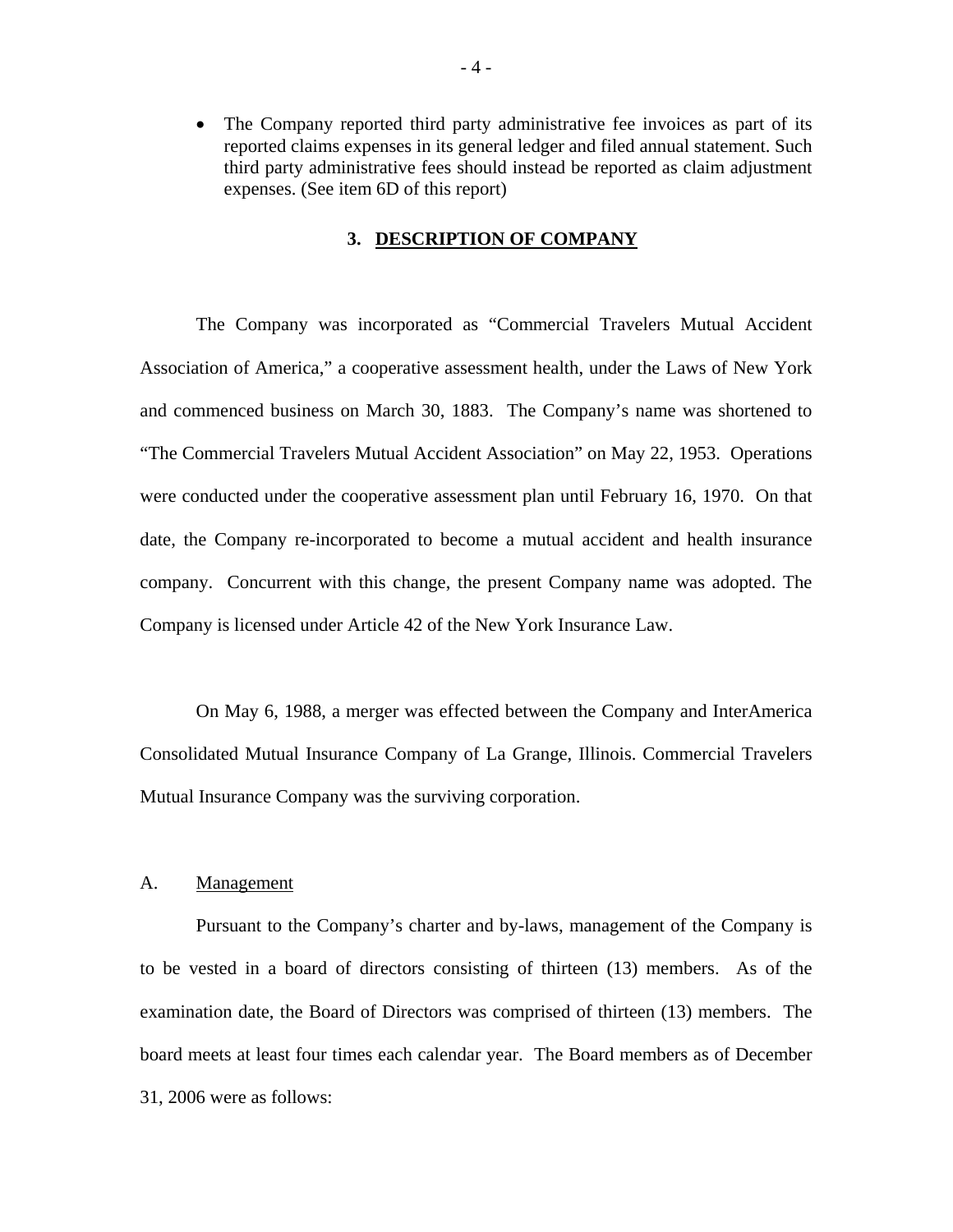Joan W. Compson Clinton, New York

Richard R. Griffith Utica, New York

Frederick H. Hager Clinton, New York

Harrison J. Hummel III Mohawk, New York

Kevin M. Kelly New Hartford, New York

Jeremiah O. McCarthy Barneveld, New York

Cathy M. Newell New Hartford, New York

Earle C. Reed Utica, New York

Gary D. Scalzo New Hartford, New York

Robert N. Sheldon Utica, New York

Herbert E. Trevvett Poland, New York

Paul H. Trevvett Cold Brook, New York

Dwight E. Vicks, Jr. Utica, New York

Name and residence Principal business affiliation

Chief Financial Officer, Carbone Auto Group

President, Sturges Manufacturing Company, Inc.

Principal, Strategic Planning Advisors, LLC

President and Chief Executive Officer, Hummel's Office Plus

Retired President, Consultant Jay-K Independent Lumber Corporation

President and Chief Executive Officer, Oneida County Rural Telephone and Northland Communications President, Mohawk Ltd.

Supervisor, Town of New Hartford

President, Scalzo, Zogby & Wittig, Inc.

President, Reid-Sheldon and Company

Consultant, Retired President and CEO, Commercial Travelers Mutual Insurance Company

President and CEO, Commercial Travelers Mutual Insurance Company

President, Vicks Lithograph and Printing Corp.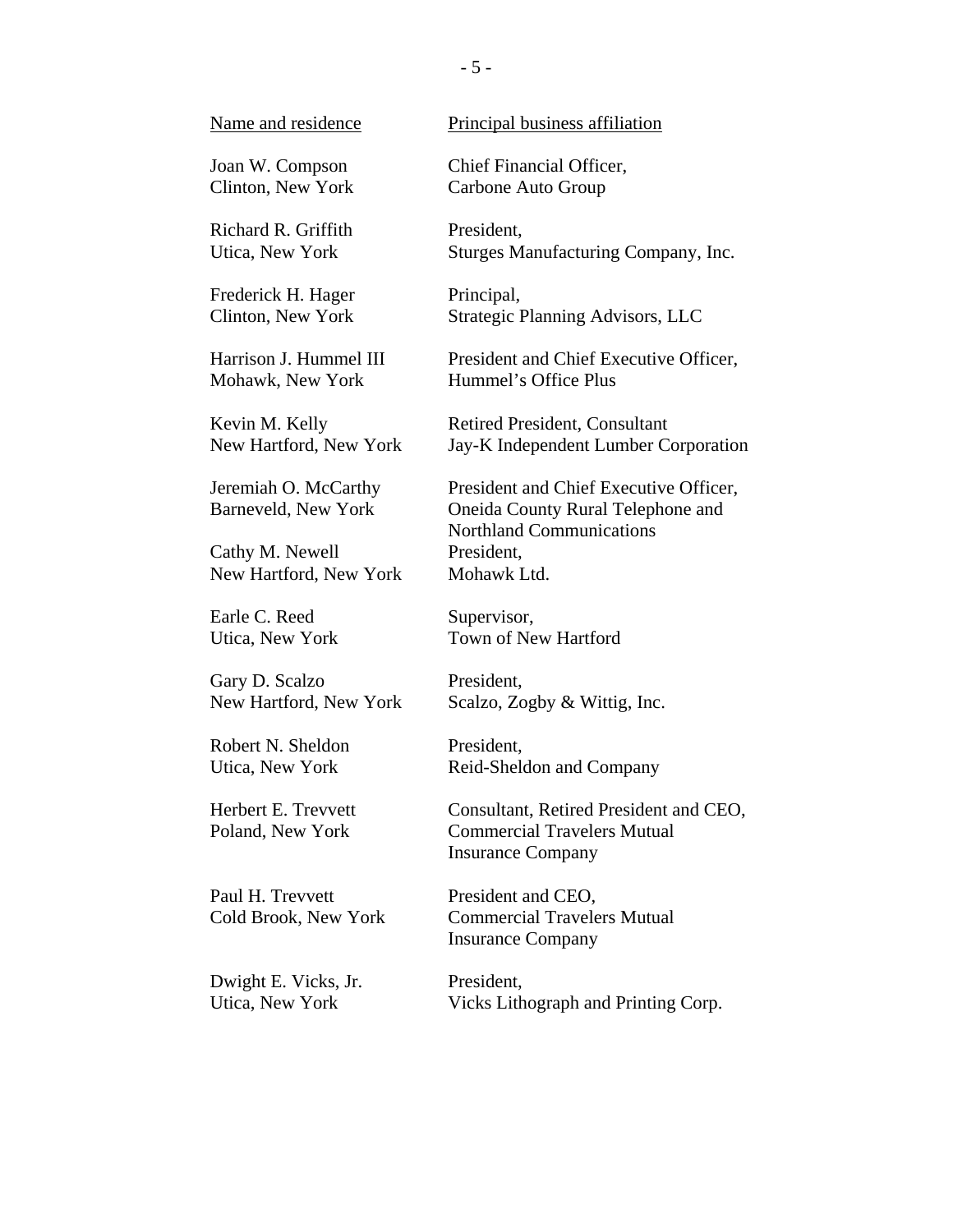The Board is required to meet once for an annual meeting, and three additional regular meetings during each calendar year, but may hold special meetings as desired. The Board of Directors of Commercial met seventeen (17) times during the period of January 1, 2003 through December 31, 2006. A review of the minutes of the Board of Directors' meetings indicated that board meetings were generally well attended.

The principal officers of Commercial as of December 31, 2006 are as follows:

| Name                | Title                                 |
|---------------------|---------------------------------------|
| Paul H. Trevvett    | President and Chief Executive Officer |
| Sharon P. DeCarr    | Vice President                        |
| William G. Holbrook | <b>Vice President</b>                 |
| Richard A. Lang     | Vice President                        |
| Lynn J. Macrina     | <b>Vice President</b>                 |
| David R. Milner     | Secretary and General Counsel         |
| Thomas P. Moore     | Vice President                        |
| Alan L. Shulman     | Vice President and Actuary            |
| Brian T. Stalder    | Vice President                        |
| James D. Trevvett   | Treasurer                             |
|                     |                                       |

#### B. Territory and plan of operation

Commercial Travelers Mutual Insurance Company is a mutual accident and health insurer licensed under the provisions of Article 42 of the New York Insurance Law. As of December 31, 2006, the Company was licensed to write in 49 states and the District of Columbia.

The Company's primary lines of business include college student medical expense, K–12 student accident only medical expense, and disability income for small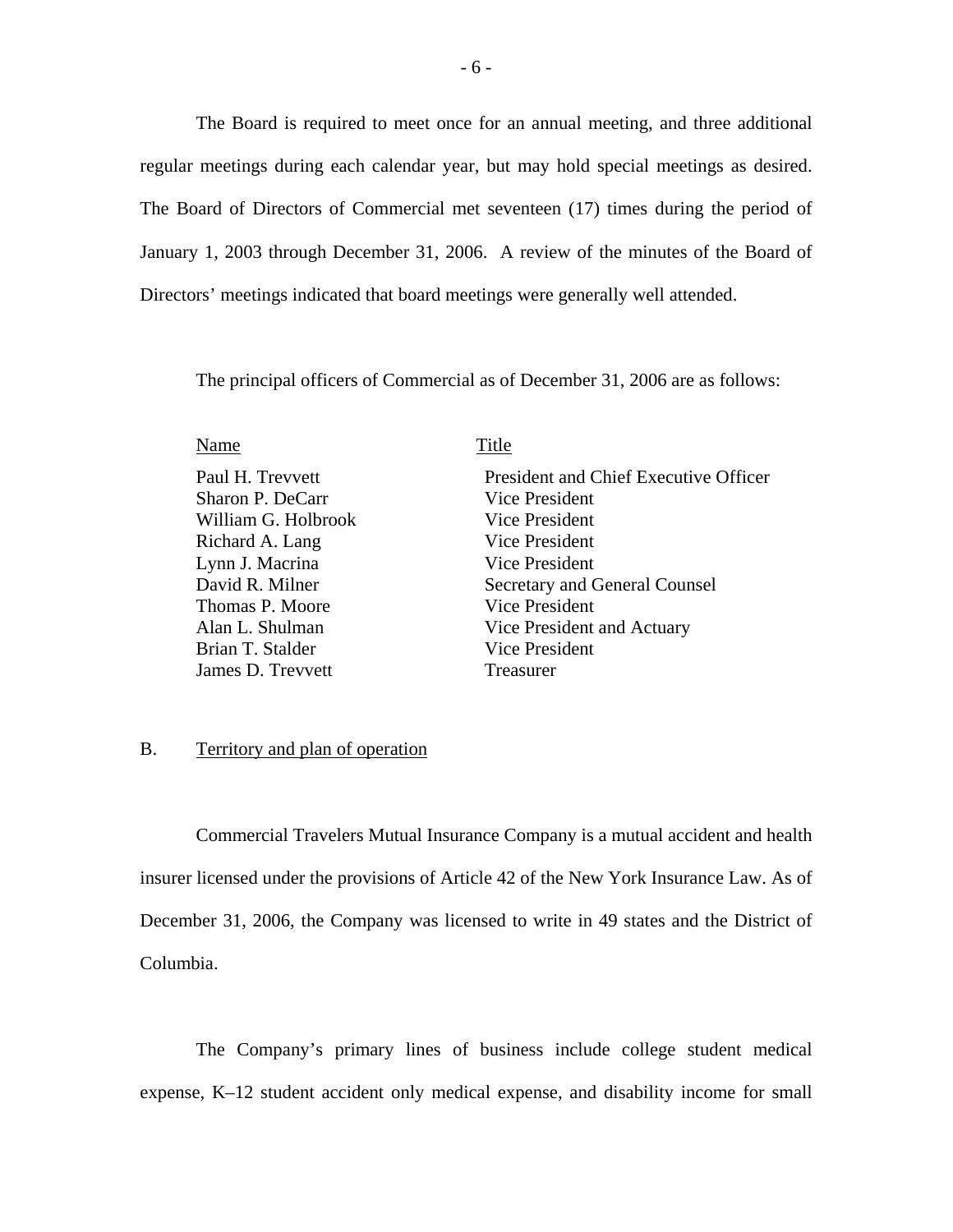employers. Other lines of business include special risk group accident and medical expense, which provides medical expense coverage for non-student youth sports and youth/adult special activities.

Based upon the line of business, for which the Company is licensed, the Company is required to maintain a minimum surplus in the amount of \$150,000 pursuant to Article 42 of the New York Insurance Law.

The following is a schedule for the examination period of direct premiums written in New York compared to premiums written nation wide:

|                                      | 2003         | 2004         | 2005         | 2006         |
|--------------------------------------|--------------|--------------|--------------|--------------|
| New York                             | \$3,172,366  | \$2,306,404  | \$1,832,064  | \$1,736,050  |
| Nationwide                           | \$17,050,294 | \$20,720,416 | \$20,776,785 | \$20,912,416 |
| % of premiums written<br>in New York | 18.6%        | 11.1%        | 8.8%         | 8.3%         |

The decrease in premiums written in New York during the period of examination was primarily due to some New York schools requiring insurance companies to be rated "A" by A.M. Best Company ("AM Best") to underwrite their school insurance policies. AM Best is a Nationally Recognized Statistical Rating Organization (NRSRO) that rates the financial stability of insurance companies. Based on AM Best's opinion of Commercial's financial strength, the Company was assigned a rating of "B." As a result of its AM Best rating, the Company's direct school plan business in New York decreased during the examination period. Subsequent to the examination period, the Company's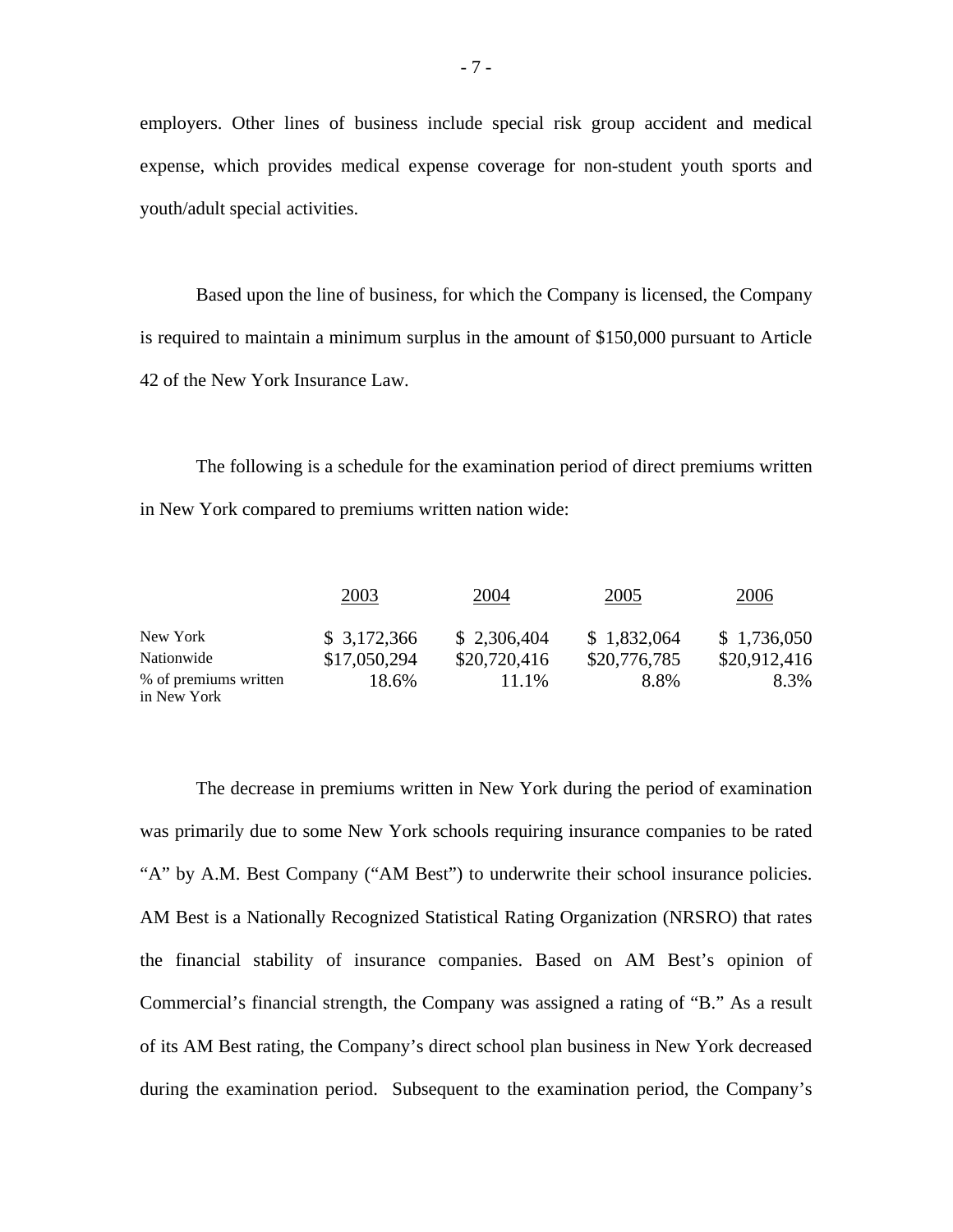AM Best financial strength rating has been increased to "B+". Additionally, in 2004, the increase in premiums written throughout the country was due to writing some new accounts primarily in Ohio, which totaled approximately \$3.5M of new business.

## C. Holding company system

The following chart depicts the Company and its relationship to its affiliates as of December 31, 2006:



## Monitor Life Insurance Company of New York

The Company owns 100% of the issued and outstanding stock of Monitor Life Insurance Company of New York ("Monitor"), a domestic life insurer licensed to write life and accident and health insurance in twenty-six states, including New York.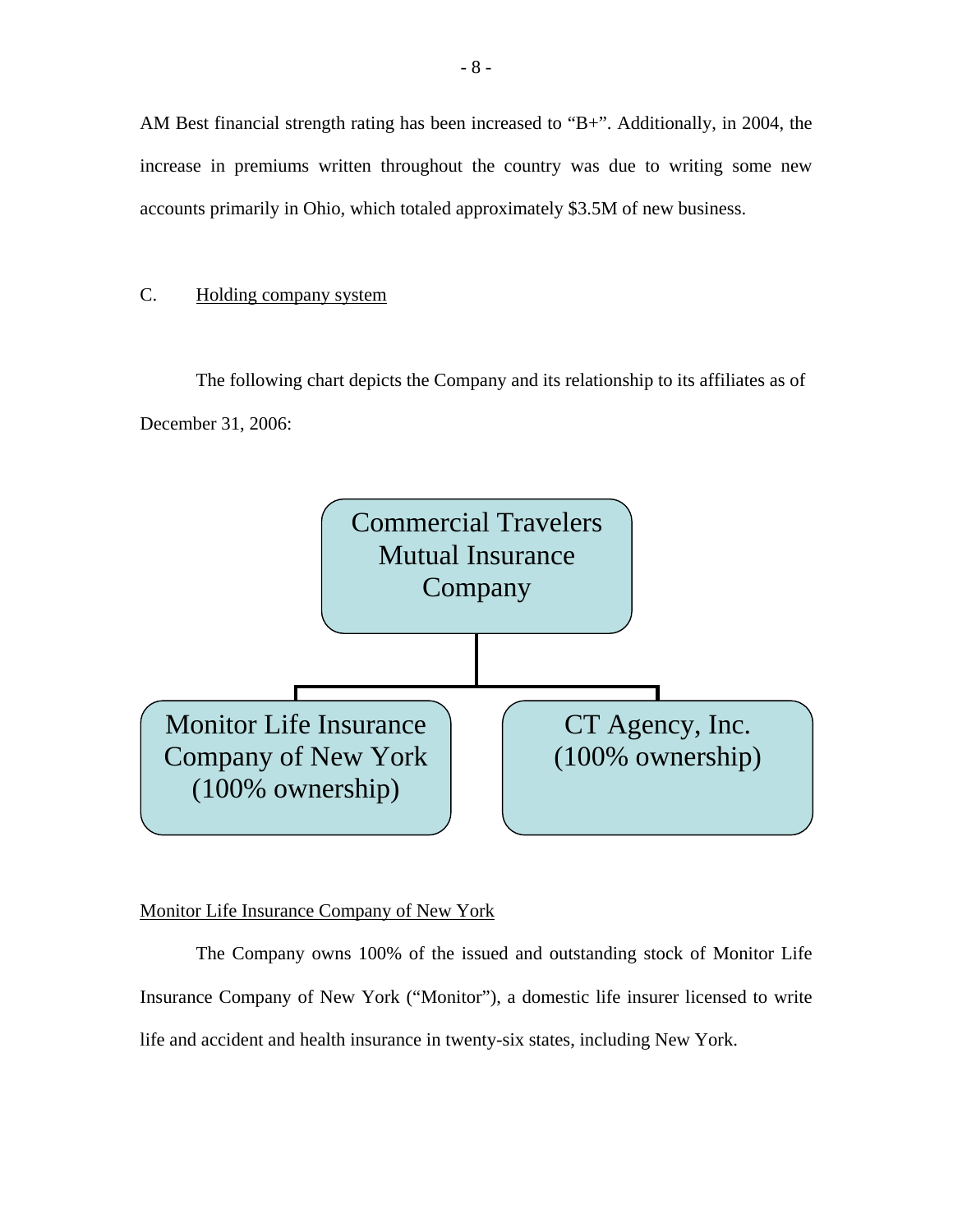A Service Agreement went into effect on April 1, 1979 between Commercial and Monitor. Under the agreement, Commercial is reimbursed for marketing, underwriting, claim, investment and other services it performs for Monitor. The Service Agreement was approved by the New York Insurance Department on May 8, 1979.

Furthermore, effective in 1982 and with the approval of this Department, the Company and Monitor entered into an agreement which provides for reciprocal lines of credit between the companies. According to the terms of the agreement, the maximum amount of borrowings made at any time is limited to the lesser of \$500,000 or 5% of the lending company's admitted assets as of the previous year-end. At December 31, 2006, there were no borrowings outstanding under this agreement.

#### CT Agency, Inc.

On January 30, 1991, the Department approved the Company's organization and acquisition of CT Agency, Inc. The purpose of CT Agency, Inc. is to serve as an insurance agency to aid the Company in placing business for policyholders that the Company cannot accommodate according to its underwriting guidelines. CT Agency, Inc. also places risks for other outside companies.

The Company entered into a service agreement with CT Agency, Inc. on March 13, 1991. Under the agreement, the Company pays CT Agency, Inc. a commission on premiums earned for business placed with the Company.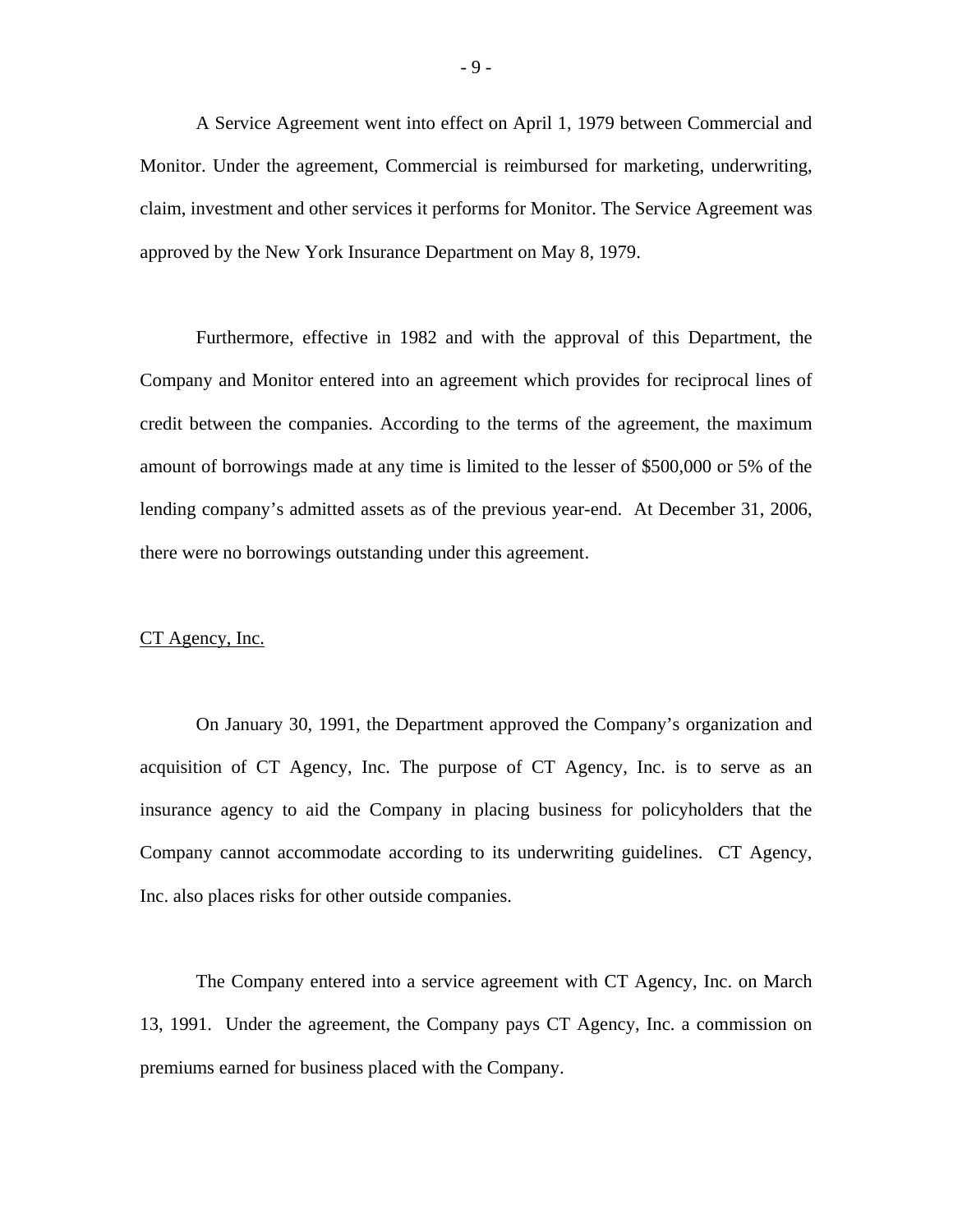#### Tax allocation agreement

The Company entered into a consolidated Tax Allocation Agreement with an effective date of February 23, 2000 with its subsidiaries. This agreement was found to be consistent with the guidelines contained in Circular Letter No. 33 (1979), and was approved by the Department on May 12, 2000.

#### D. Reinsurance

During the examination period and continuing thereafter, the Company acted as a managing underwriter on a "pooled basis" arrangement with Security Mutual Life Insurance Company of New York ("Security") in which all school insurance policies and a small amount of special risks business are pooled by the participants.

Pursuant to the terms of this agreement, the Company and Security share in premiums, losses and expenses of the pooled business in accordance with each Company's percentage of participation. However, Commercial incurs all the costs for administering such business and Security pays a fee to Commercial for administrative services based on a percentage of net premiums written.

As of December 31, 2006, the insurers included in this pooling agreement and their proportions of participation were as follows:

| Name                                                 | Percentage of Participation |
|------------------------------------------------------|-----------------------------|
| <b>Commercial Travelers Mutual Insurance Company</b> | 100%                        |
| <b>Security Mutual Life Insurance Company</b>        | $0\%*$                      |

\* Security has an option to recapture 10% of the business.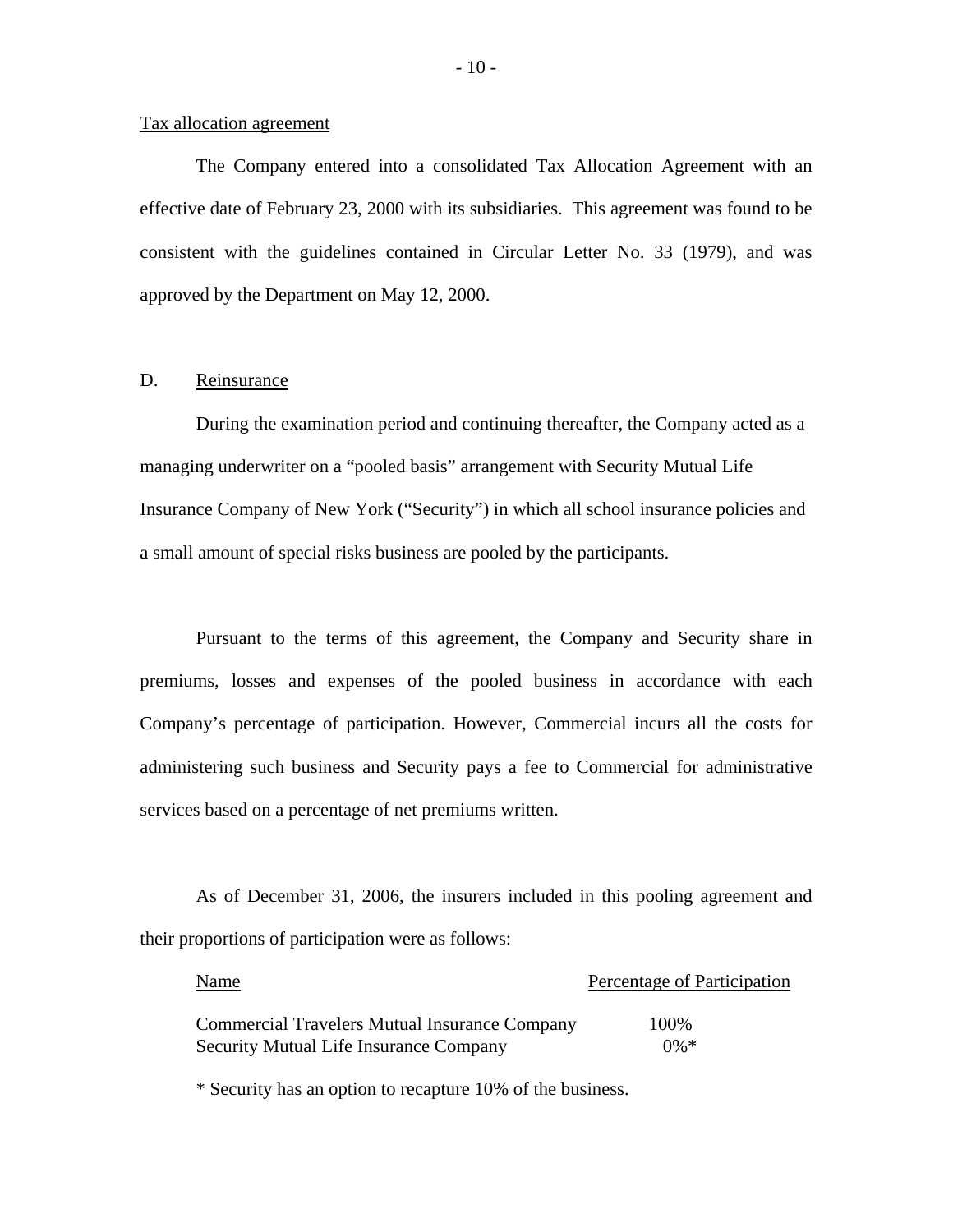#### Ceded Reinsurance

Commercial Travelers Mutual Insurance Company has several reinsurance agreements in effect, which limit its net exposure. In addition to its pooling arrangement, Commercial has quota share, excess of loss and catastrophe agreements to protect itself against excessive exposure. The examiner reviewed all ceded reinsurance agreements effective during the examination period. All agreements contained the required standard clauses including insolvency clauses, meeting the requirements of Section 1308 of the New York Insurance Law.

A general outline of the reinsurance agreements in effect at December 31, 2006, is as follows:

| <b>Type of Contract</b> | Coverage                    | <b>Cession</b>              |
|-------------------------|-----------------------------|-----------------------------|
|                         |                             |                             |
| Excess of loss          | <b>School Plans</b>         | 5% of excess of \$100,000   |
|                         |                             | up to \$250,000             |
| Excess of loss          | <b>School Plans</b>         | 85% of excess of \$100,000  |
|                         |                             | up to \$250,000             |
| Excess of loss          | School Plans – Catastrophic | In excess of $$100,000$ per |
|                         |                             | incident up to $$3,000,000$ |
| Excess of loss          | Accidental death and        | \$900,000 excess of         |
|                         | dismemberment               | \$100,000 per life          |
| Quota Share             | Long term disability        | 90% is automatically ceded  |
|                         |                             | to the reinsurer            |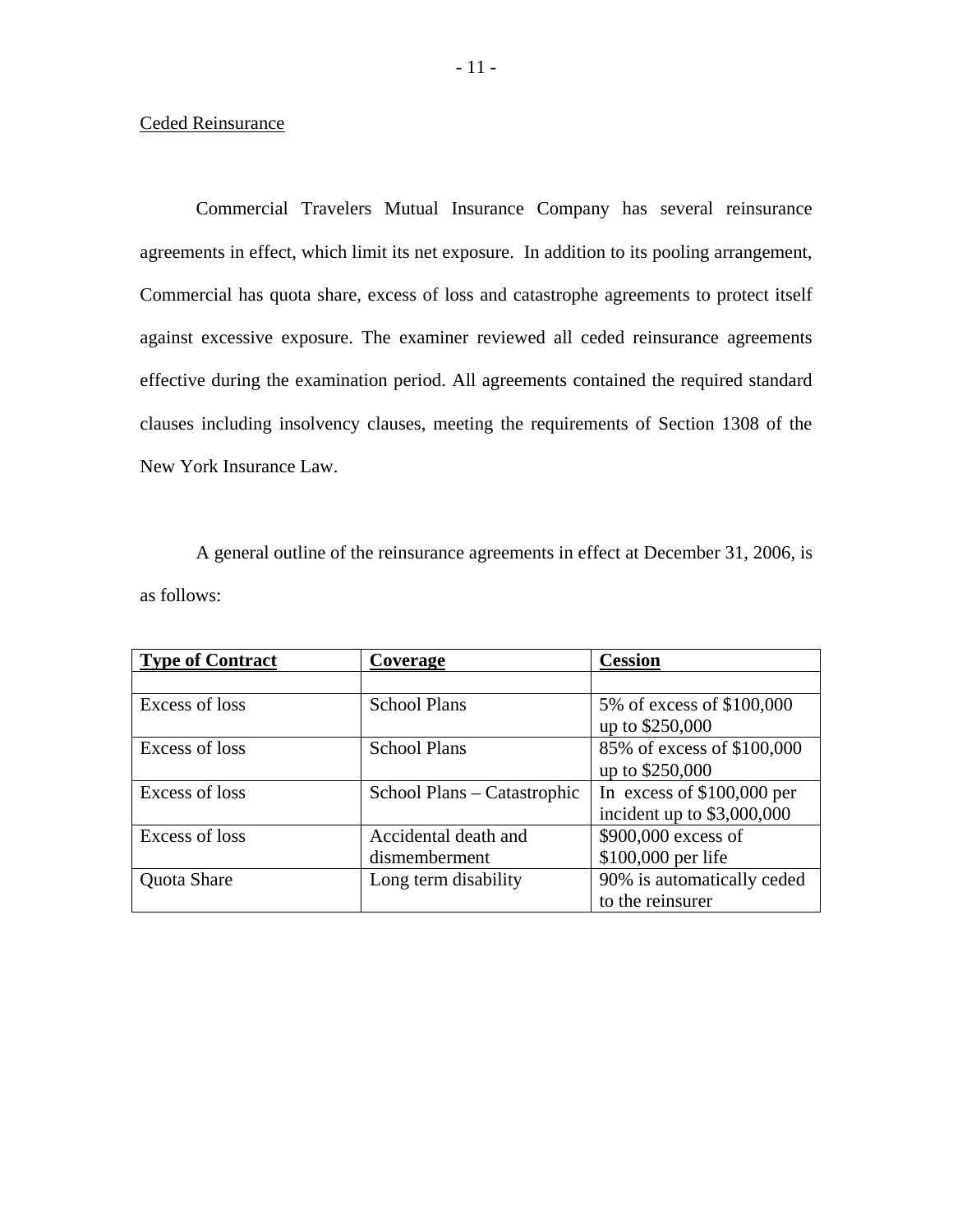### Significant operating ratios

E. Significant operating ratios<br>The underwriting ratios presented below are on an earned-incurred basis and encompass the period covered by this examination:

|                                 | <b>Amounts</b> | <b>Ratios</b> |
|---------------------------------|----------------|---------------|
| Claims incurred                 | \$86,856,345   | 62%           |
| Commissions on premium          | 23,292,928     | 17%           |
| General administrative expenses | 29,629,308     | 21%           |
| Net underwriting gain           | 279,610        | 0%            |
| Premiums earned                 | \$140,058,191  | 100%          |

### F. Conflict of interest

Commercial's "Statement of Policy" regarding its principles established to avoid conflicts of interest detrimental to the Company and its policyholders states in part:

 *Committee approves and authorizes the contract or transaction by a vote sufficient for the purpose without counting the vote of such interested person. All such actions by the "The Company shall not contract or otherwise enter into any transaction with a director, officer or key employee, or a partnership or corporation in which a director, officer or key employee has directly or indirectly, a proprietary interest in excess of 5%, unless the interest of such director, officer or key employee is fully disclosed to the Board of Directors of the Company or its Executive Committee and thereafter such Board or Executive Committee shall be reported to the next meeting of the Board of Directors."* 

A review of Commercial's conflict of interest statements revealed that three board members did have potential conflicts of interest. Although they were disclosed and reviewed by the Board of Directors, it was noted that no written documentation was maintained in the Board of Directors' minutes that such business relationships with the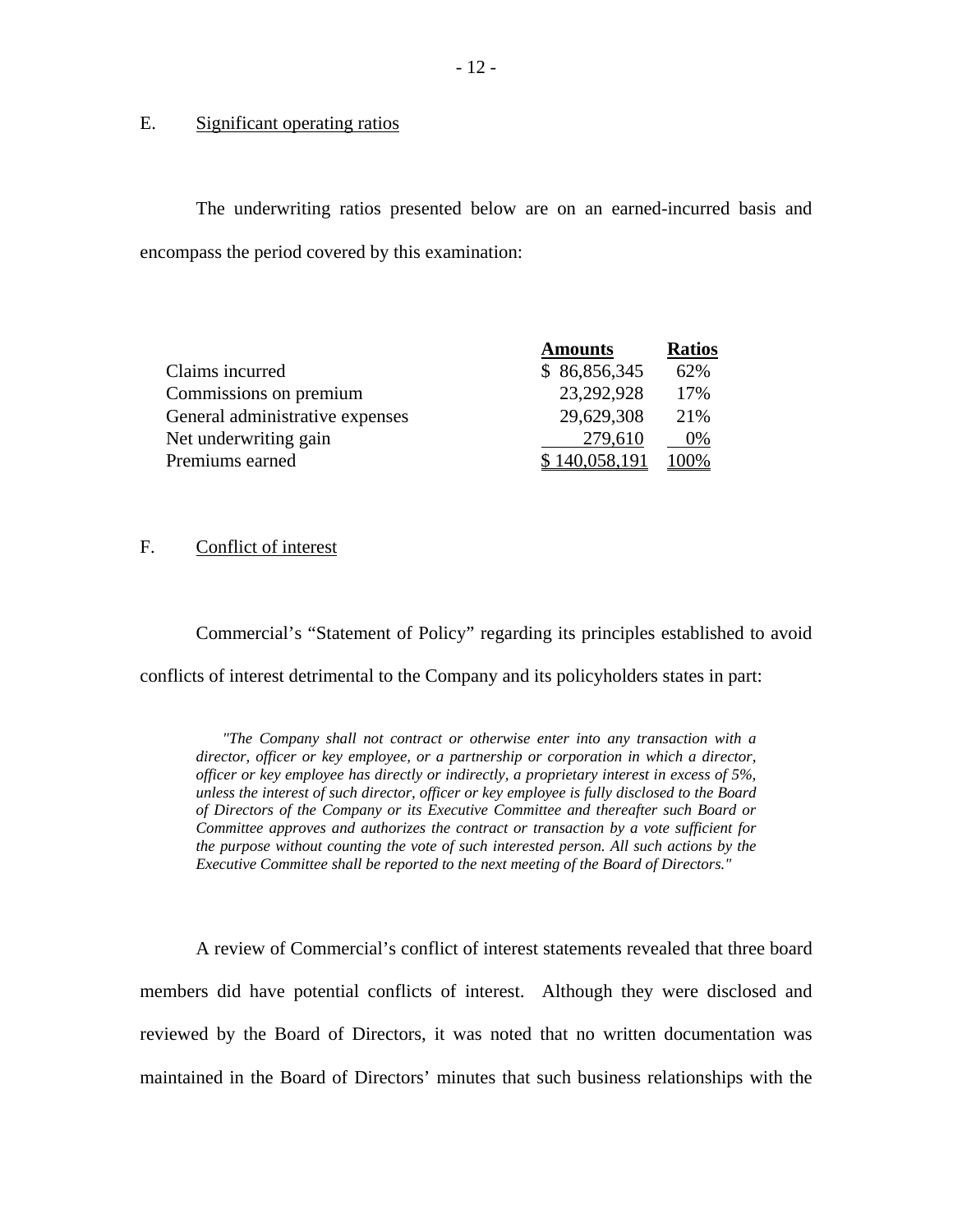three board members were approved or authorized by the Board of Directors of the Company or its Executive Committee.

It is recommended that the Company comply with its "Statement of Policy," and record any approvals or authorizations by the Board of Directors of the Company or its Executive Committee regarding any business relationships with a director, officer or key employee of Commercial within the Company's Board of Directors' minutes.

#### G. Internal controls

Effective internal controls are the foundation of safe and sound operation of an entity. A properly designed and consistently enforced system of operational and financial internal control helps an entity's Board of Directors and management safeguard the entity's resources, produce reliable financial reports, and comply with laws and regulations.

The following internal control weakness was identified:

• Premium checks are received by the Company's Employers Group Department on a daily basis. At times, these checks are stored in a small safe-box and deposited the next day. It was noted that the safe-box was located in an unsecured area, and on some days it may contain checks in excess of \$10,000.

It is recommended that the Company safeguard the premiums checks received by

the Company's Employers Group Department in a more secure environment.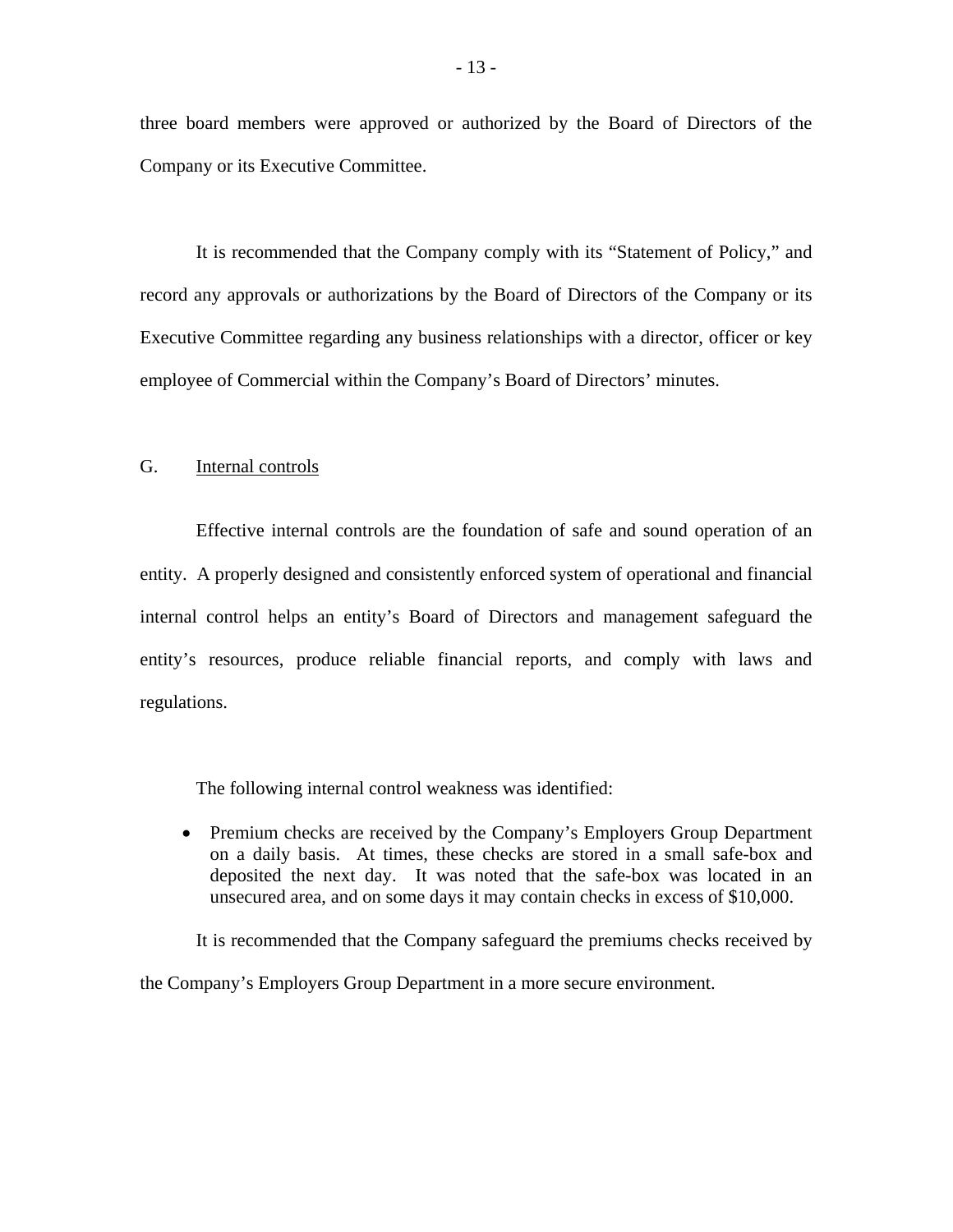## **4. FINANCIAL STATEMENTS**

## **Balance** sheet

A. Balance sheet<br>The following shows the assets, liabilities, and capital and surplus as determined by this examination as of December 31, 2006. This statement is the same as the balance sheet filed by the Company.

#### **Assets**

| <b>Bonds</b>                                                    | \$15,232,017 |
|-----------------------------------------------------------------|--------------|
| Preferred stocks                                                | 500,000      |
| Common stocks                                                   | 6,105,038    |
| Real estate – properties occupied by the company                | 286,322      |
| Cash, cash equivalents and short-term investments               | 11,672,979   |
| Investment income due and accrued                               | 183,819      |
| Uncollected premiums and agent's balance in the                 |              |
| course of collection                                            | (117,609)    |
| Amounts recoverable from reinsurers                             | 158,603      |
| Amounts receivable relating to uninsured plans                  | 46,076       |
| Net deferred tax asset                                          | 945,259      |
| Guaranty funds receivable or on deposit                         | 25,379       |
| Aggregated write-ins for other than invested assets             | 513,171      |
| <b>Total Assets</b>                                             | \$35,551,054 |
| <b>Liabilities</b>                                              |              |
| Aggregate reserve for accident and health contracts             | \$15,793,475 |
| Accident and health claims                                      | 6,151,865    |
| Premium and annuity considerations for life and accident        |              |
| and health contracts received in advance less                   | 209,614      |
| Commissions to agents due or accrued – accident and health      | 285,384      |
| General expenses due and accrued                                | 604,603      |
| Taxes, licenses and fees due or accrued, excluding federal      |              |
| income taxes                                                    | 56,216       |
| Amounts withheld or retained by company as agent or trustee     | 3,093        |
| Remittances and items not allocated                             | 11,764       |
| Liability for benefits for employees and agents if not included |              |
| above                                                           | 460,334      |
| Payable to parent, subsidiaries and affiliates                  | 35,646       |
| Aggregate write-ins for liabilities                             | 22,203       |
| <b>Total liabilities</b>                                        | \$23,634,198 |
| <b>Surplus</b>                                                  |              |
| Unassigned funds                                                | \$11,916,856 |
| Total surplus                                                   | 11,916,856   |
| Total liabilities and surplus                                   | \$35,551,054 |

Note: The Internal Revenue Service has not conducted any audits of the income tax returns filed on behalf of the Company through tax year 2006. The examiner is unaware of any potential exposure of the Company to any tax assessments and no liability has been established herein relative to such contingency.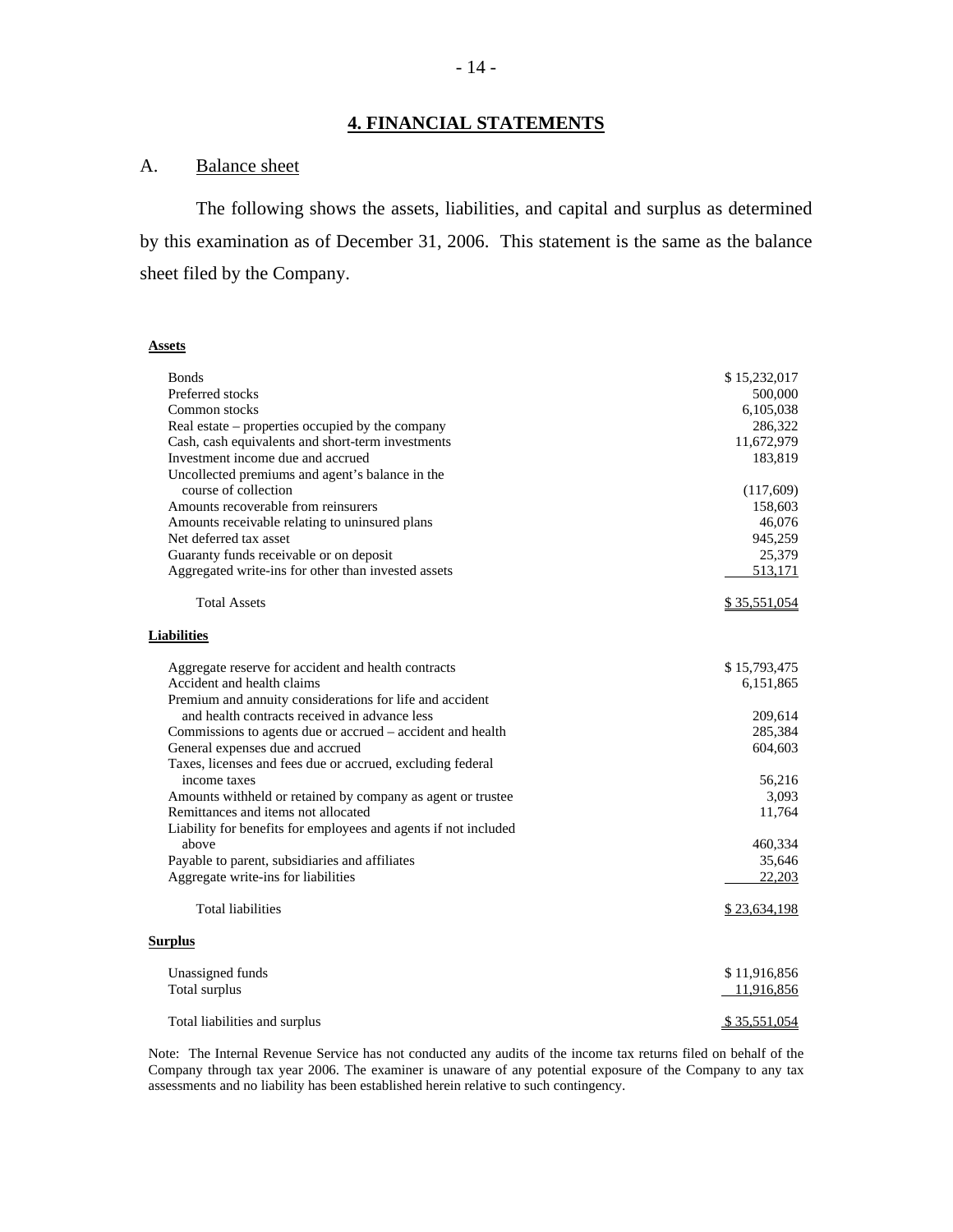# Underwriting and investment exhibit

B. Underwriting and investment exhibit<br>Capital and surplus increased \$6,608,200 during the period January 1, 2003 through December 31, 2006, detailed as follows:

## **Revenue**

| Premiums<br>Net investment income<br>Commissions and expense allowances on<br>reinsurance ceded | \$140,058,191<br>2,991,563 |                 |
|-------------------------------------------------------------------------------------------------|----------------------------|-----------------|
| Miscellaneous                                                                                   | (166, 510)<br>130,556      |                 |
|                                                                                                 |                            |                 |
| <b>Total Revenue</b>                                                                            |                            | \$143,013,800   |
| <b>Expenses</b>                                                                                 |                            |                 |
| Disability benefits and benefits under accident and health                                      |                            |                 |
| Contracts (including increase in aggregate reserves)                                            | \$86,856,345               |                 |
| Commissions on premiums                                                                         | 12,432,151                 |                 |
| Commissions and expense allowances on reinsurance                                               |                            |                 |
| assumed                                                                                         | 10,860,777                 |                 |
| General insurance expenses                                                                      | 26,813,127                 |                 |
| Insurance taxes, licenses and fees excluding federal                                            |                            |                 |
| income taxes                                                                                    | 2,816,181                  |                 |
| <b>Total Deductions</b>                                                                         |                            | \$139,778,581   |
| Net income from operations before federal income taxes                                          |                            | 3,235,219       |
| Federal and foreign income taxes (tax benefit)                                                  |                            | (371, 222)      |
| Net income from operations after federal income taxes                                           |                            | \$<br>3,606,441 |
| Net realized capital gains                                                                      |                            | 151,491         |
| Net income                                                                                      |                            | 3,757,932<br>S. |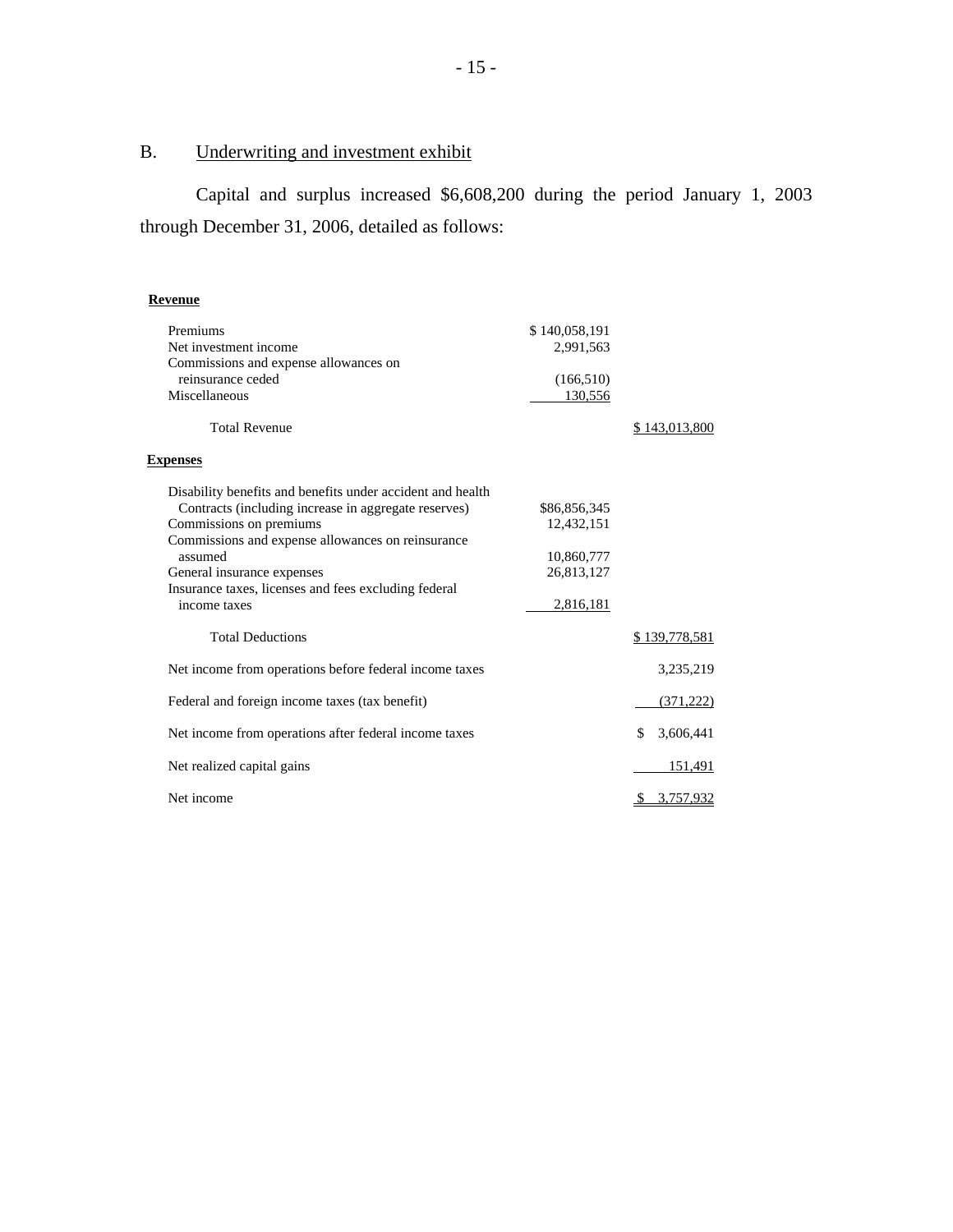#### **Capital and surplus account**

Capital and surplus per report on examination as of December 31, 2002 \$ 5,308,660

|                                                                                                                | Gains in<br>Surplus      | Losses in<br>Surplus         |              |
|----------------------------------------------------------------------------------------------------------------|--------------------------|------------------------------|--------------|
| Net income<br>Change in net unrealized capital gains (losses)                                                  | \$3,757,932<br>826.364   |                              |              |
| Change in net unrealized foreign exchange capital gain<br>$(\text{loss})$<br>Change in net deferred income tax |                          | \$<br>(1,803)<br>(1.254.970) |              |
| Change in not-admitted assets<br>Total gains and losses                                                        | 3,280,678<br>\$7,864,973 | \$1,256,773                  |              |
| Net change in capital and surplus                                                                              |                          |                              | 6,608,200    |
| Surplus as of December 31, 2006                                                                                |                          |                              | \$11,916,860 |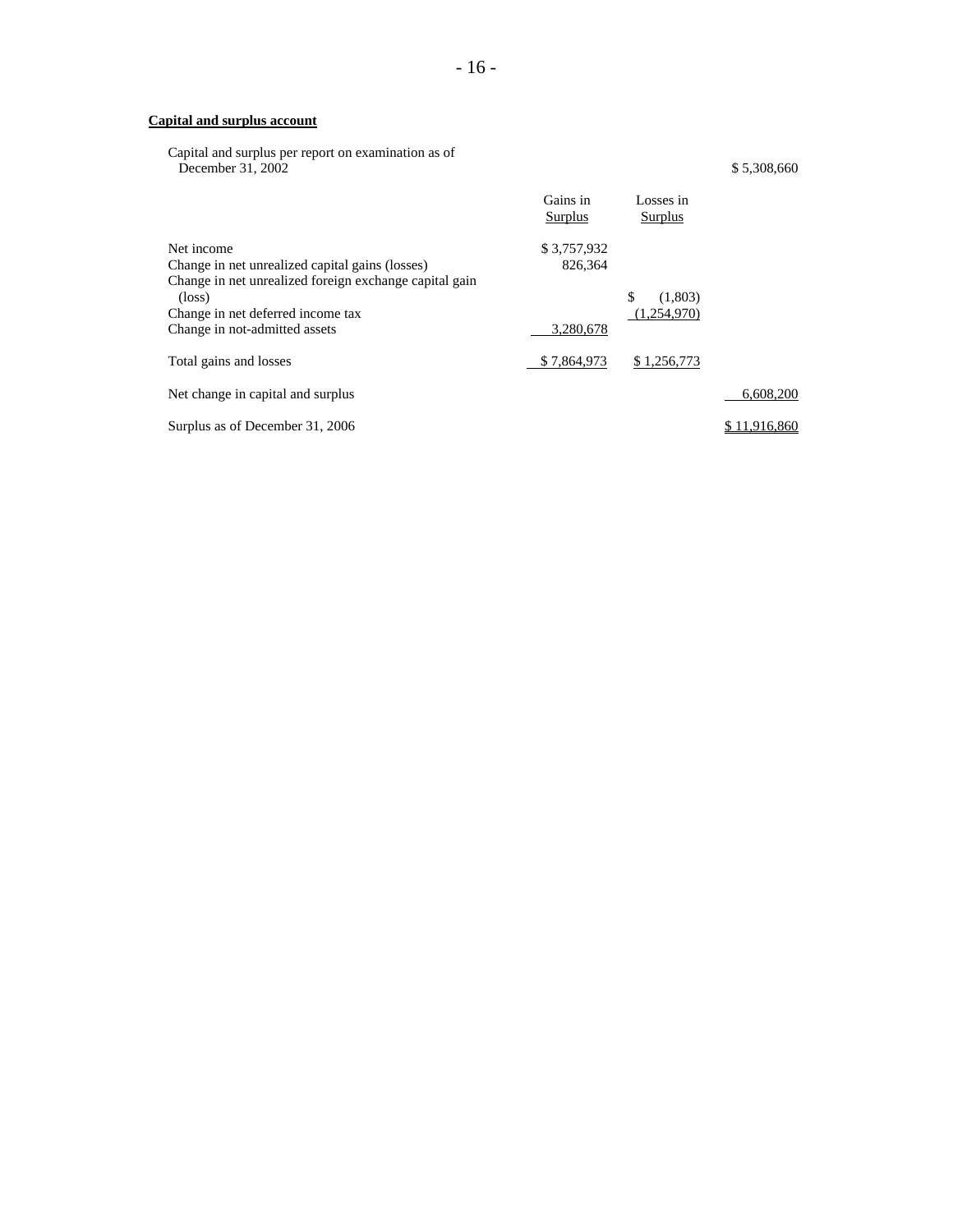#### **5. CLAIMS UNPAID**

The examination liability of \$21,945,340 is the same as that reported by the Company in its filed annual statement as of December 31, 2006.

The examination analysis of the unpaid claims reserve was conducted in accordance with generally accepted actuarial principles and practices, and was based on statistical information contained in the Company's internal records and in its filed annual statements as verified during the examination. Based upon such analysis, it was noted that the allocations of the total reserves and liabilities were not consistent with the usual actuarial practices. However, the discrepancies noted were not material enough to make an examination financial change. Descriptions of such discrepancies are as follows:

#### Reserves and liabilities for long term disability – incurred and unreported ("IBNR")

A review of the Company's claims unpaid revealed that Commercial's reserves and liabilities for direct claims (long term disability claims unpaid – incurred and unreported) were understated by approximately 50%, due to the Company's methodology of the development of its reserves and liabilities on long term disability – incurred and unreported. The Company's methodology is based on expected loss ratios at 65% along with an IBNR factor of 15%.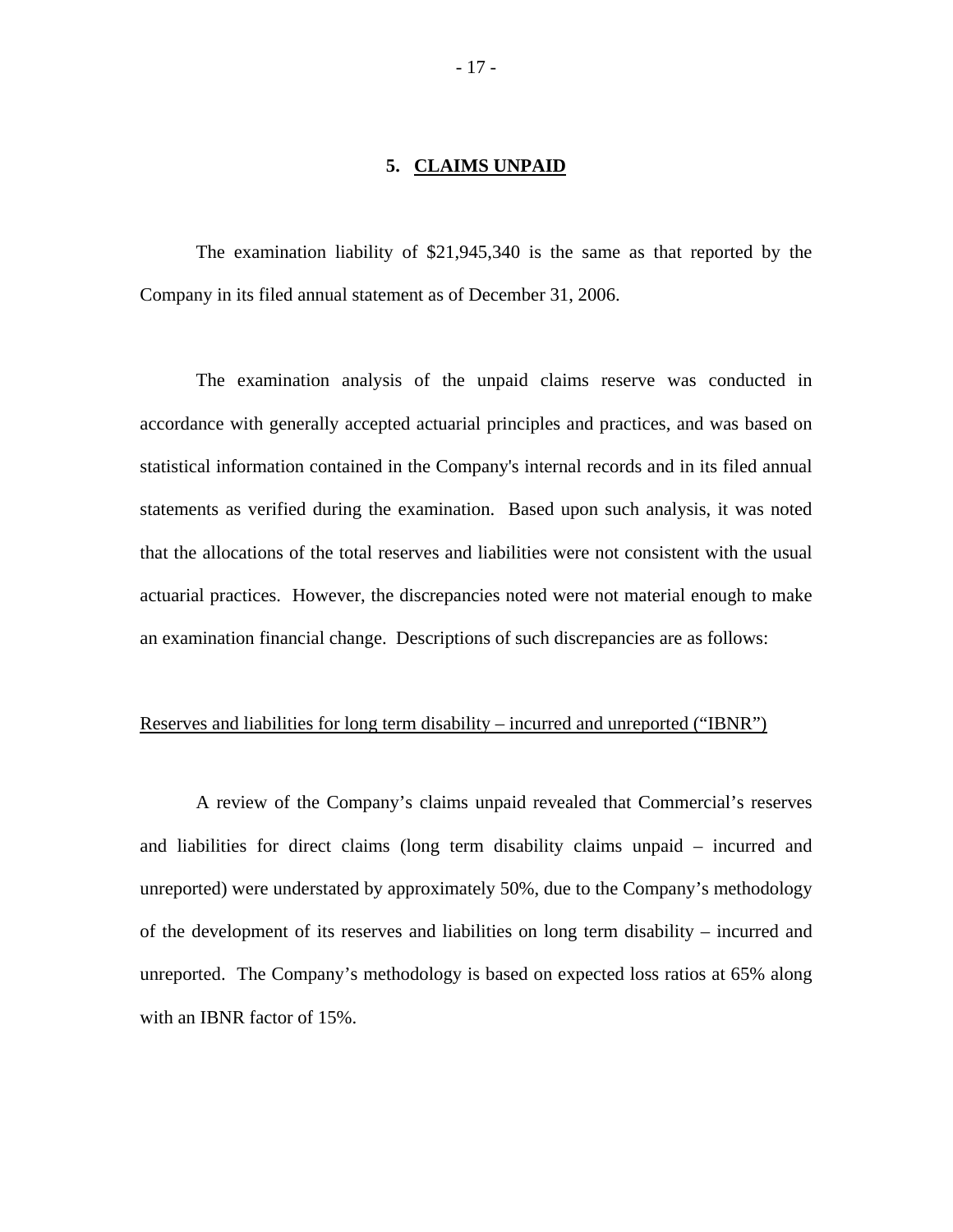The Department's review of the Company's long term disability IBNR reserves and liabilities utilized a tabulation of the direct reported claims by month of disability and by qualifying period developed for the last six months of 2006. Such tabulation method tends to produce more reliable estimates than the methodology used by the Company.

It is recommended that the Company review its methodology relative to the loss ratio and the IBNR factor used in the Company's development of its long term disability IBNR reserves and liabilities. In this regard, it is recommended that the Company adopt a tabulation methodology relative to the establishment of its direct claims long term disability IBNR reserves and liabilities.

It was noted that the Company's reserves and liabilities for ceded claims (long term disability claims unpaid – incurred and unreported) were established at 45% of direct claims. The acceptable allocation should be at 90% of direct claims, since the Company cedes 90% of its long term disability plans.

It is recommended that the Company set its reserves and liabilities for ceded claims at 90% of direct claims (long term disability claims unpaid – incurred and unreported).

It was noted that the allocation of the total amounts of long term disability claims unpaid – (incurred and unreported) between reserves and liabilities by the Company was 60% to reserves and 40% to liabilities on the direct claims. On the ceded claims, the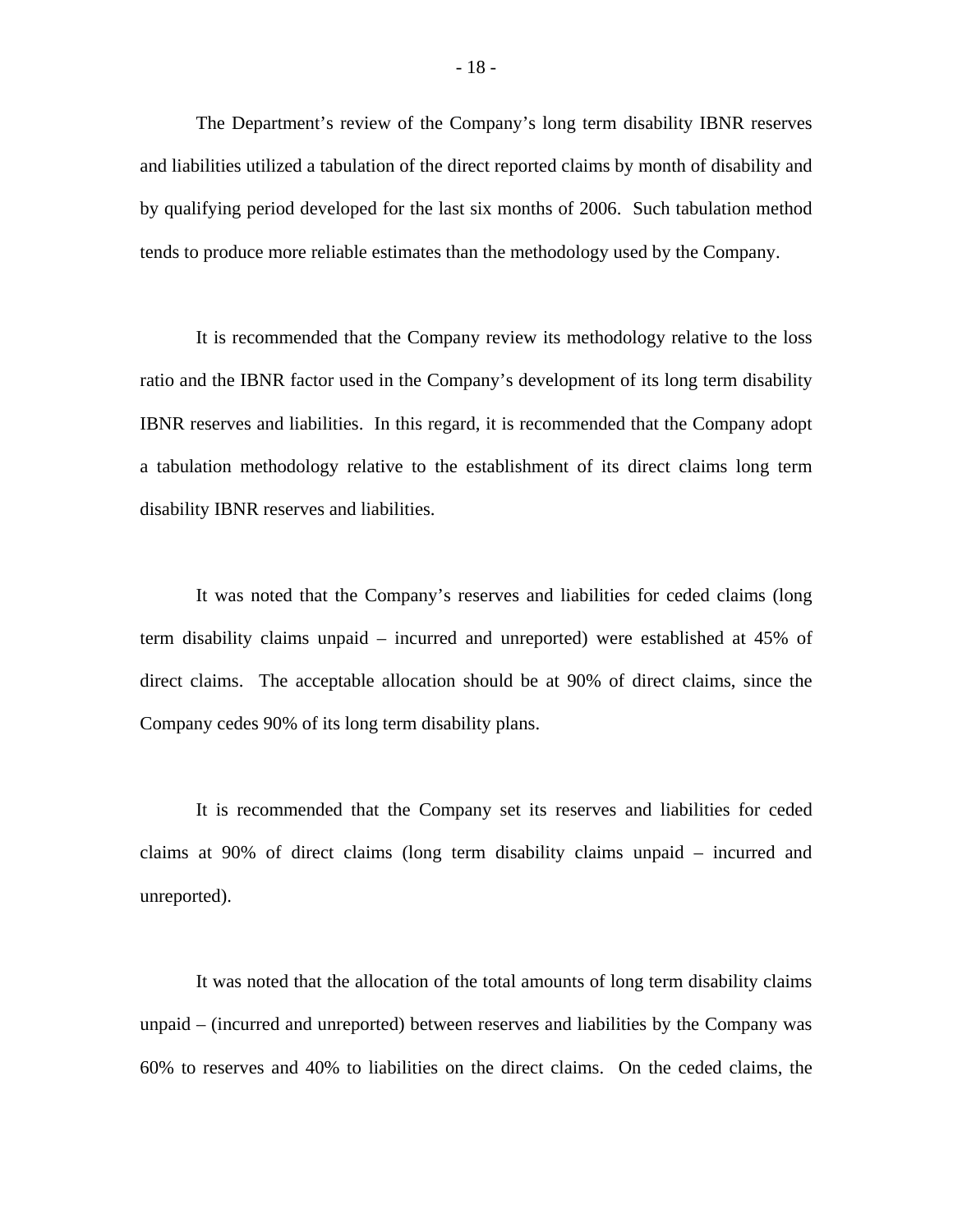allocation was 54% on reserves and 46% on liabilities. It is customary for actuaries to allocate 100% of long term disability direct and ceded claims to liabilities and 0% to reserves.

It is recommended that the Company allocate 100% of its total amount of long term disability claims unpaid (IBNR) to liabilities and 0% to reserves in future annual and quarterly statements to this Department.

Subsequent to the actuarial review portion of the examination, the Company indicated that the recommended allocations of long term disability claims unpaid between reserves and liabilities will appear on the annual statement on a going forward basis.

#### Reserves and liabilities for long term disability – present values of amounts not yet due

It was noted that the allocation of the total amounts of long term disability – (present values of amounts not yet due) between reserves and liabilities are 60% to reserves and 40% to liabilities on the direct claims. On the ceded claims, the allocation is 54% on reserves and 46% on liabilities. It is customary for actuaries to allocate 0% of these claims to liabilities and 100% to reserves.

It is recommended that, in the future, the Company allocate its total amount of long term disability – (present values of amounts not yet due) between reserves and liabilities for ceded and direct claims to 0% to liabilities and 100% to reserves, which is the general actuarial practice.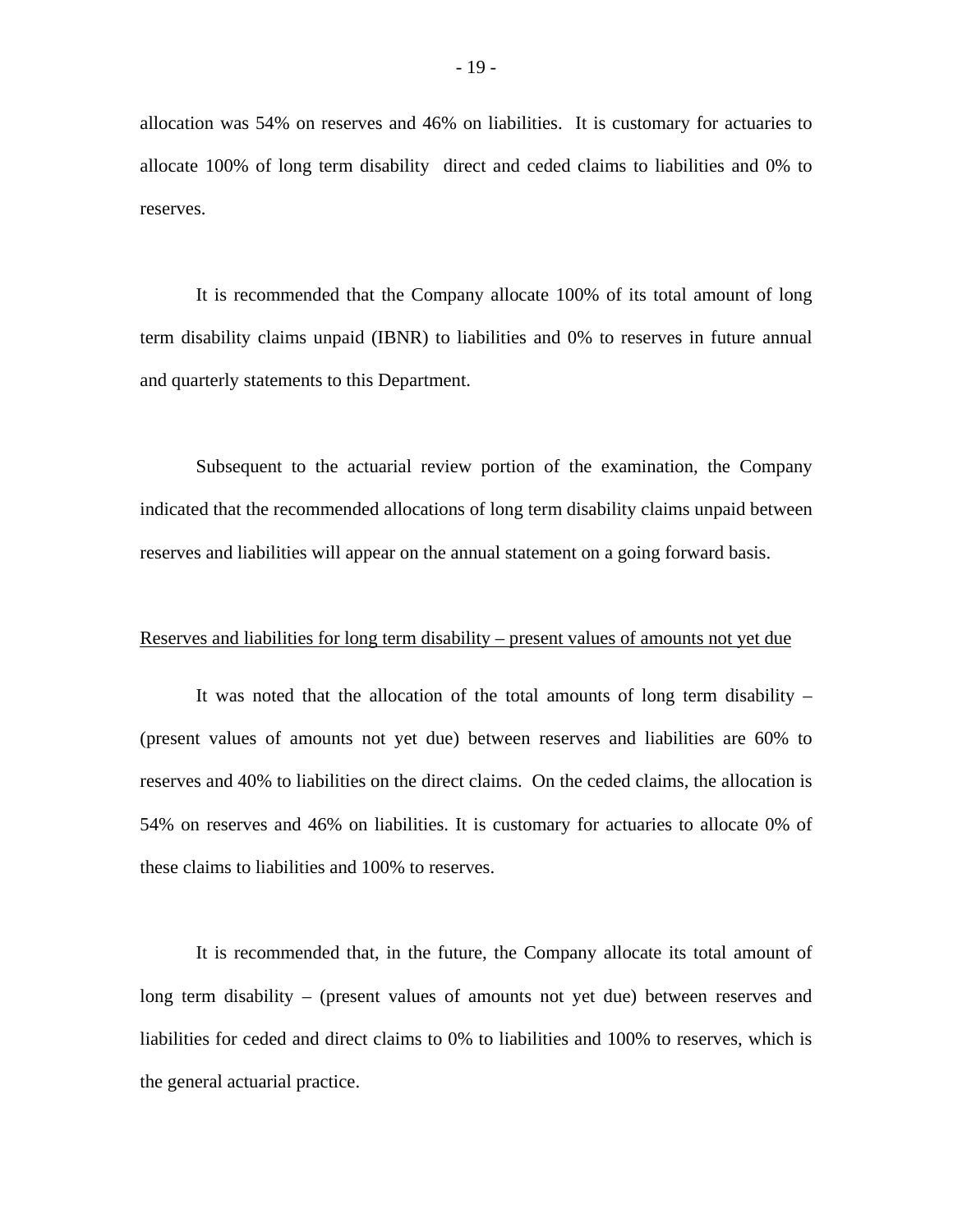Subsequent to the actuarial review portion of the examination, the Company indicated that the recommended allocations between the reserves and liabilities will appear on the annual statement on a going forward basis.

#### Reserves and liabilities for short term disability

It was noted that the reserves and liabilities for short term disability established by the Company were understated by about 35%, due to its failure to include an estimate for incurred but not reported (IBNR) reserves and liabilities. In addition, the Company failed to properly allocate its short term reserves and liabilities to the appropriate components within such short term reserves and liabilities. Typically, 100% of its total IBNR claims in course of settlement and claims due and unpaid are classified as liabilities, while 100% of the present value of the amounts not yet due are classified as reserves. The above is the general practice of actuaries.

It is recommended that, in the future, Commercial establish appropriate IBNR reserves and liabilities for short term disability claims. Furthermore, it is recommended that the Company review its allocation methodology relative to the components of short term disability reserves and liabilities.

Subsequent to the actuarial review portion of the examination, Commercial developed a method to establish its reserves and liabilities for short term disability. Commercial also stated that the recommended allocation between the reserves and liabilities will appear on the annual statement on a going forward basis.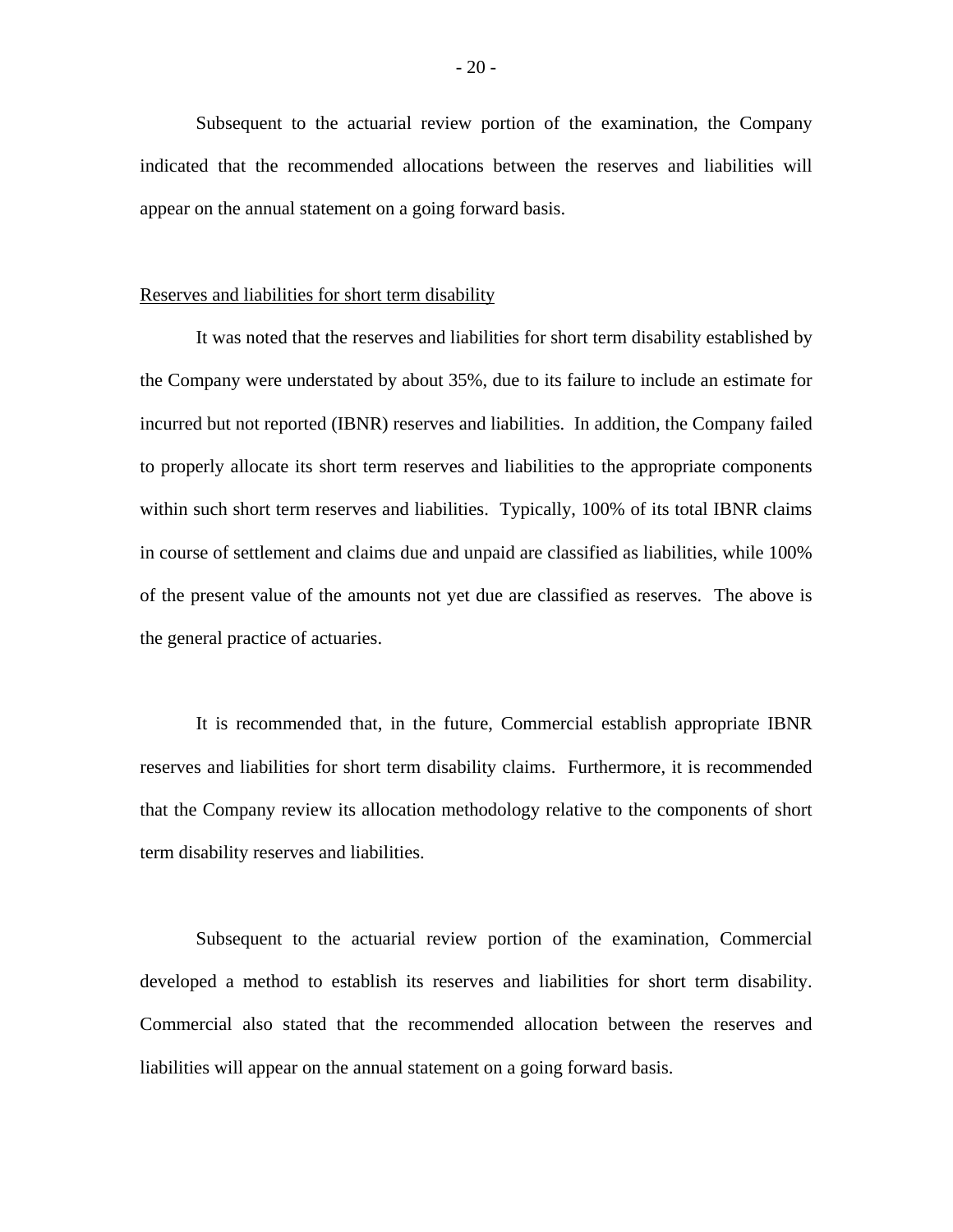## **6. MARKET CONDUCT**

In the course of this examination, a review was made of the manner in which the Company conducts its business practices and fulfills its contractual obligations to policyholders and claimants. The review was general in nature and is not to be construed to encompass the generally more precise scope of a market conduct investigation.

The general review was directed at practices of the Company in the following major areas:

- A. Claims processing
- B. Claims prompt payment
- C. Explanation of benefits
- D. Claims adjustment expenses
- E. Sales and advertising

### A. Claims processing

A review of the Company's claims practices and procedures was performed by using a statistical sample covering claims adjudicated during the period of January 1, 2006 through December 31, 2006, in order to evaluate the overall accuracy and compliance environment of its claims processing. The examiner selected a sample of 167 claims for review.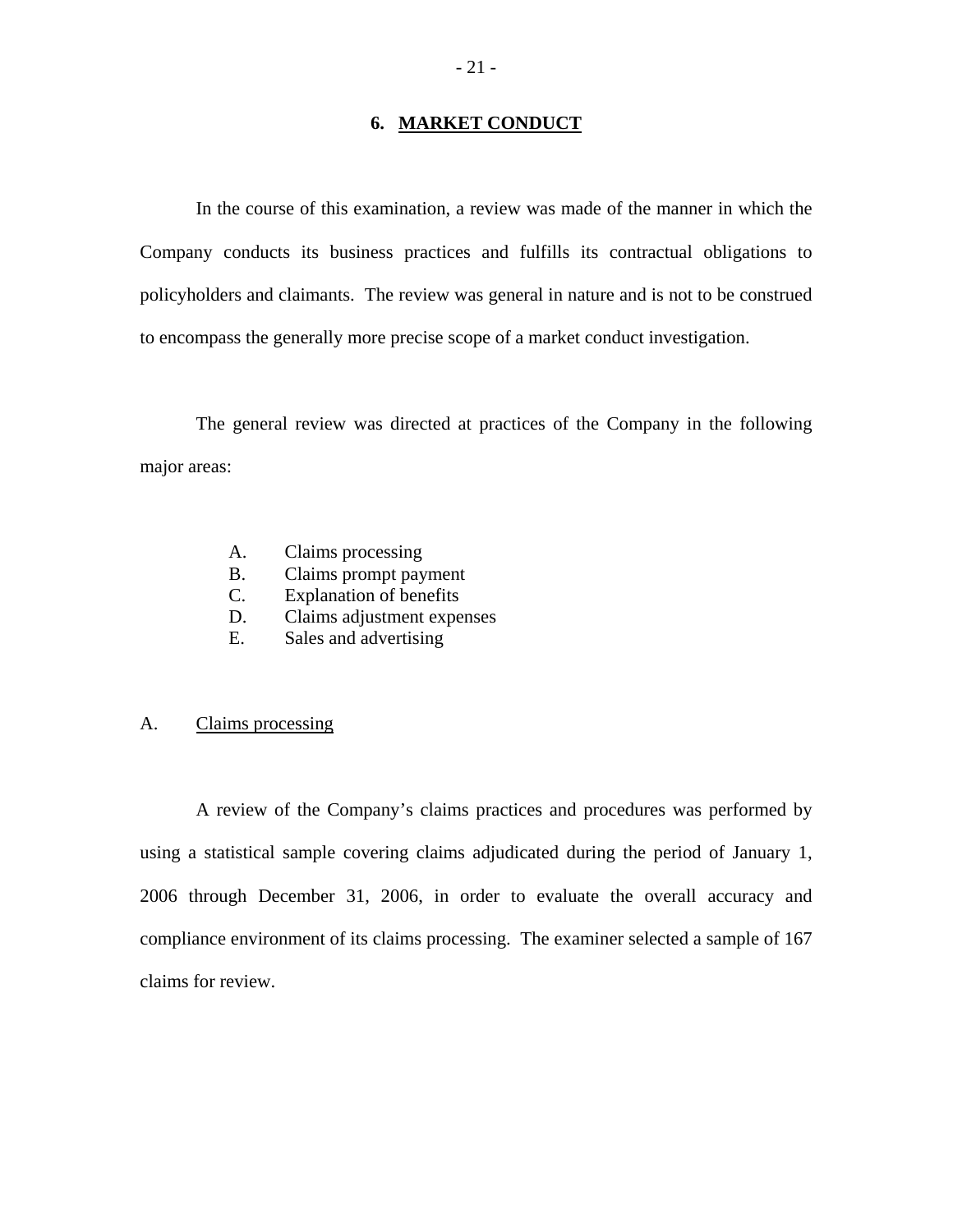This statistical random sampling process, which was performed using the computer software program ACL, was utilized to test various attributes deemed necessary for successful claims processing activity. The objective of this sampling process was to be able to test and reach conclusions about all predetermined attributes, individually or on a combined basis. For example, if ten attributes were being tested, conclusions about each attribute individually, or on a collective basis, could be concluded for each item in the sample.

For the purpose of this report, a "claim" as defined by the Company is the total number of bills submitted by all providers for an insured's injury or sickness. This claim may consist of various lines, procedures or service dates. To ensure the completeness of the claims population being tested, the total dollars paid were accumulated and reconciled to the paid claims data reported by Commercial for the period January 1, 2006 through December 31, 2006, and included in its annual statement filed with the Department for calendar year 2006.

The examination review revealed that the overall claims processing financial accuracy level was 92.81% and the overall claims processing procedural accuracy level was 81.44%. Financial accuracy is defined as the percentage of times the dollar value of the claim payment was correct. Procedural accuracy is defined as the percentage of times a claim was processed in accordance with Commercial's claim processing guidelines and/or New York Insurance Laws and Regulations. An error in processing accuracy may or may not affect the financial accuracy. However, a financial error is caused by a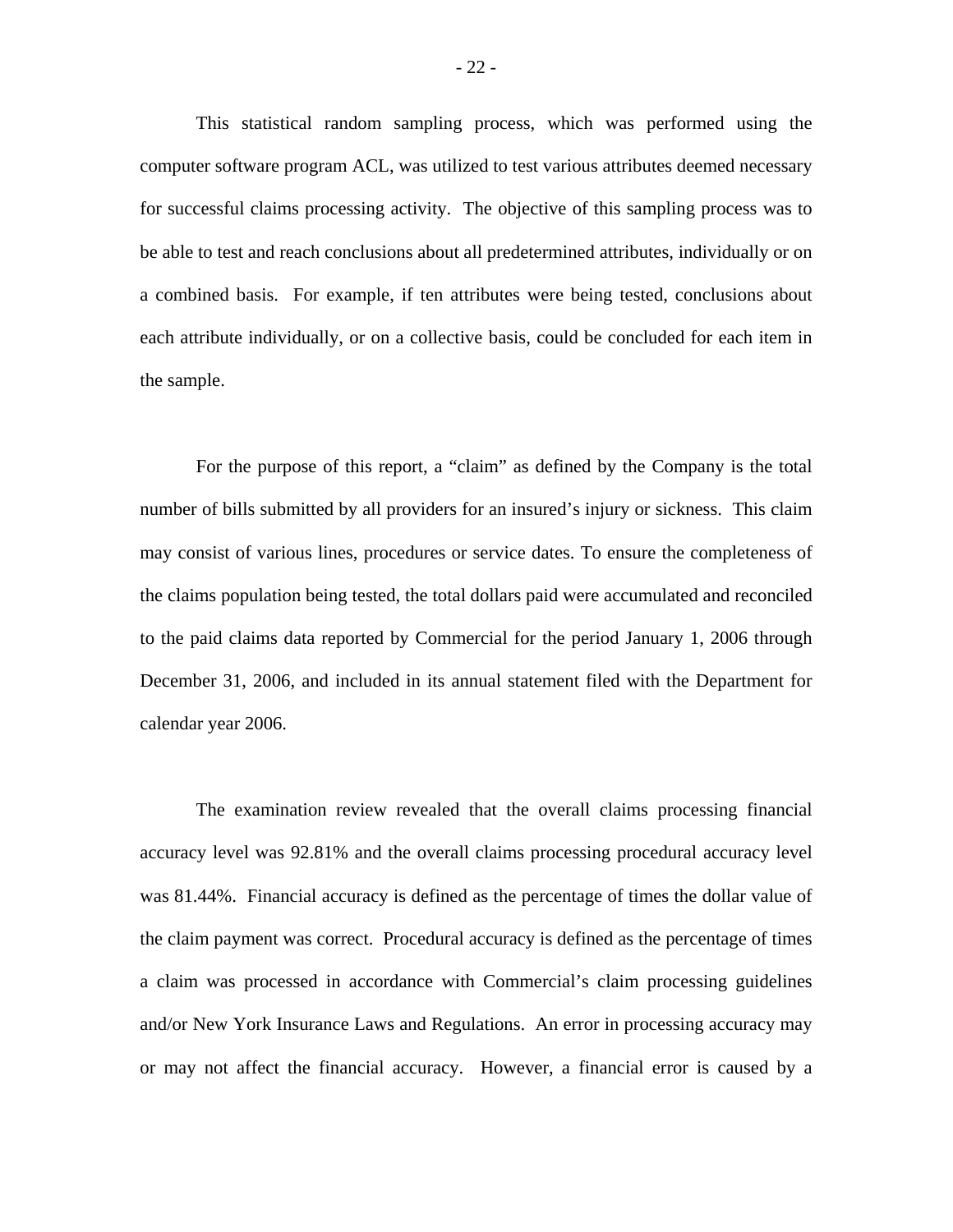procedural error and as such, it is counted both as a financial error and a procedural error.

In summary, of the 167 claims reviewed, there were 12 financial errors and 31 procedural

errors.

The following represents various errors noted by the examiners:

- In one instance, the Company failed to pay the Health Care Reform Act (HCRA) surcharge.
- Commercial issued payments without proper approval or authorization by a unit manager for "high dollar" claims (payments over \$2,000). The Company is in violation of its claims payment policy.
- It was noted that several claims had an incorrect received date.
- In some instances, the Company requested additional information when all the information to process the claim was available.
- The Company's policy is to process a claim only after receipt of Explanation of Benefit from a primary insurer, when Commercial is a secondary insurer. However, it was noted that the Company processed and paid several claims without receipt of an EOB from the primary insurer.
- A system error was noted in that claims were not sequentially numbered.
- On several claims, there was no indication in the system that a deductible had been taken.

It is recommended that Commercial take proactive steps to identify and correct

errors that may be occurring on an ongoing basis and that Commercial address the causes

of the errors.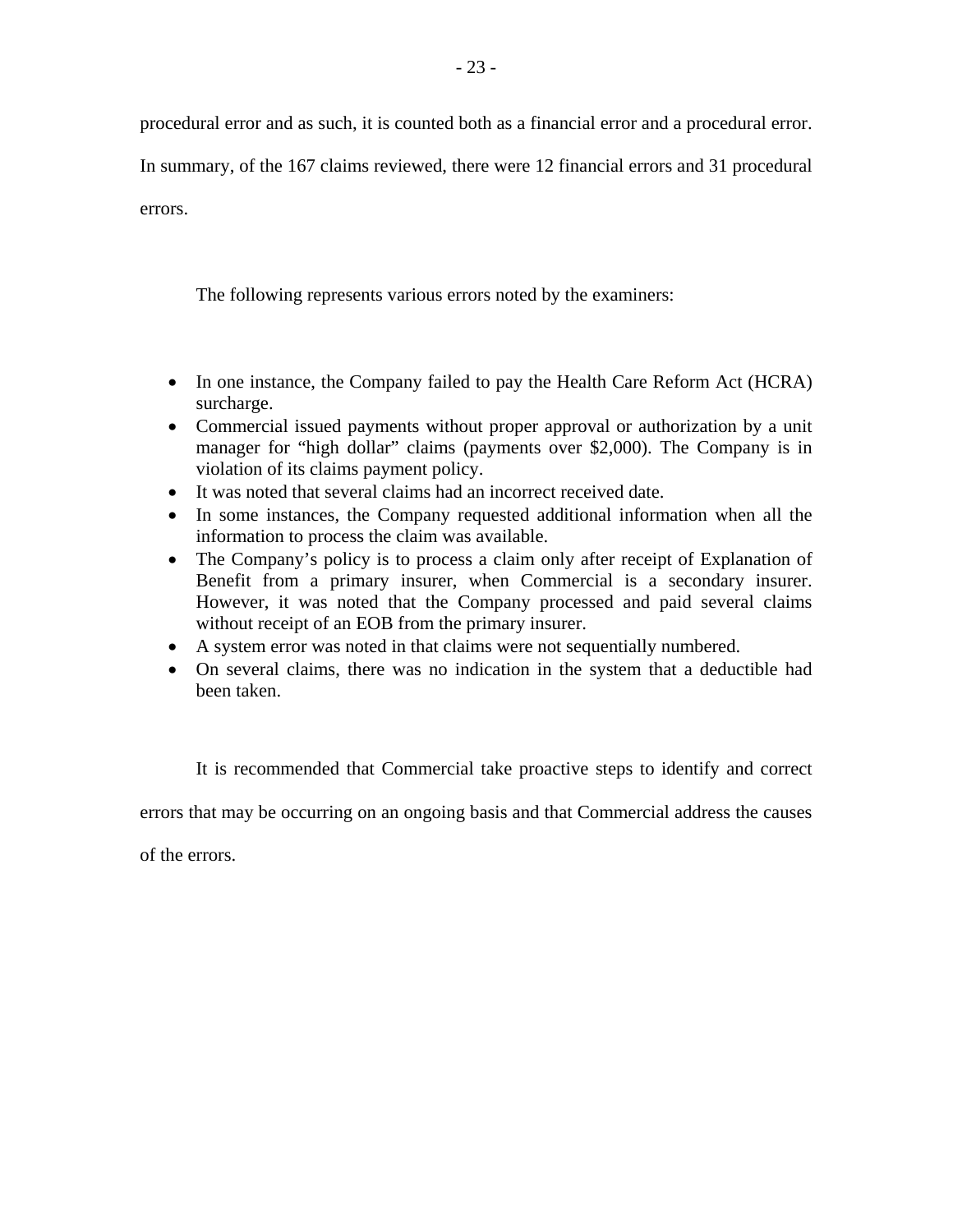The following tables summarize the claims processing errors:

| Population                      | 24,785 |
|---------------------------------|--------|
| Sample Size                     | 167    |
| Number of claims with errors    | 12     |
| <b>Calculated Error Rate</b>    | 7.19%  |
| <b>Calculated Accuracy Rate</b> | 92.81% |
| Upper error limit               | 11.10% |
| Lower error limit               | 3.27%  |
| Upper limit claims in error     | 2,752  |
| Lower limit claims in error     |        |

## **Summary of Financial Accuracy**

Note: The upper and lower error limits represent the range of potential error (e.g. if 100 sample items were selected the rate of error would fall between these limits 95 times.)

# **Summary of Procedural Accuracy**

| Population                      | 24,785 |
|---------------------------------|--------|
| Sample Size                     | 167    |
| Number of claims with errors    | 31     |
| <b>Calculated Error Rate</b>    | 18.56% |
| <b>Calculated Accuracy Rate</b> | 81.44% |
| Upper error limit               | 24.46% |
| Lower error limit               | 12.67% |
| Upper limit claims in error     | 6,062  |
| Lower limit claims in error     | 3,139  |

Note: The upper and lower error limits represent the range of potential error (e.g. if 100 sample items were selected the rate of error would fall between these limits 95 times.)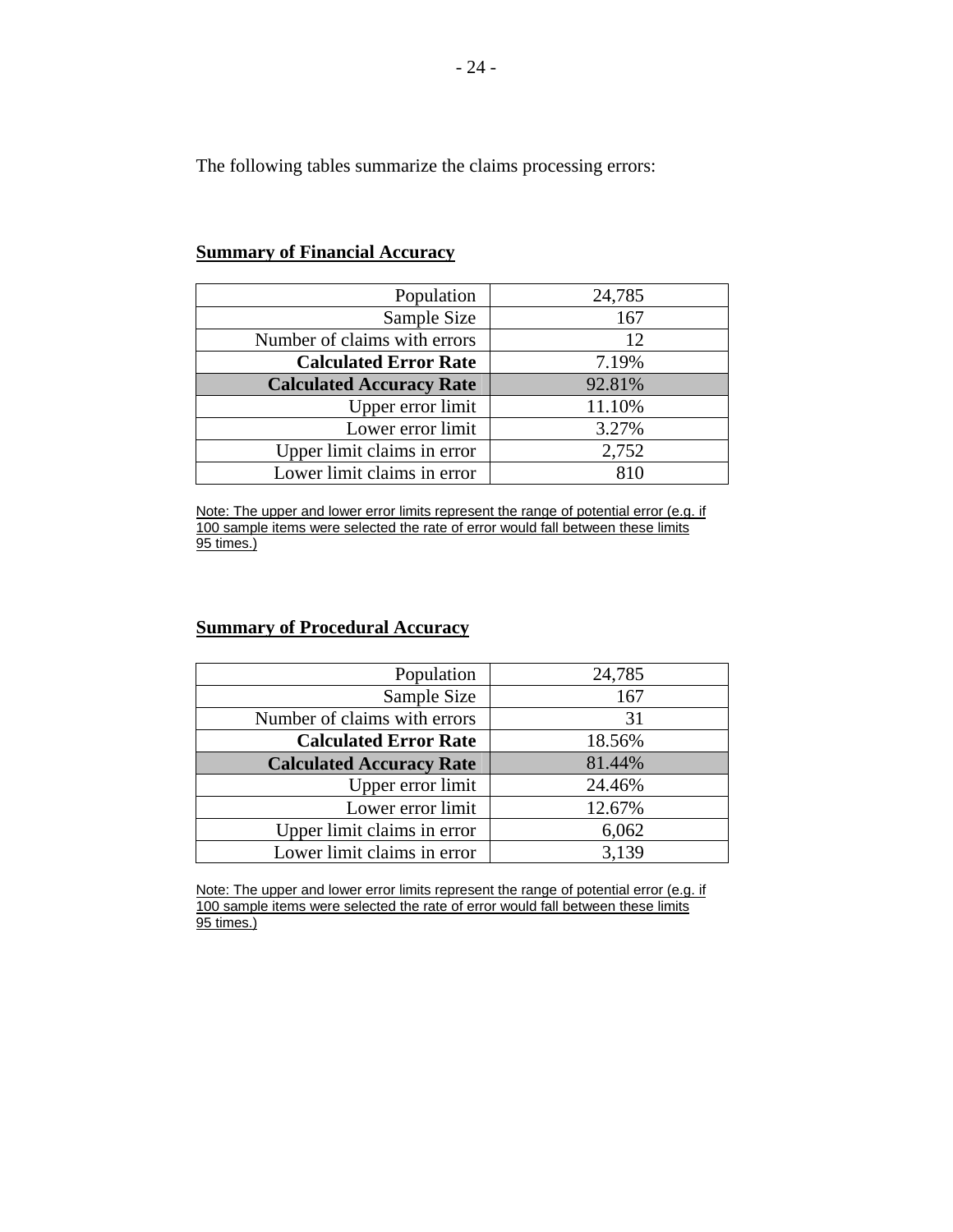#### B. Claims prompt payment

§3224-a of the New York Insurance Law, "Standards for prompt, fair and equitable settlement of claims for health care and payments for health care services" ("Prompt Pay"), requires all insurers to pay undisputed claims within forty-five days of receipt. If such undisputed claims are not paid within forty-five days of receipt, interest may be payable.

#### § 3224-a(a) of the New York Insurance Law states,

 *specific information available for review by the superintendent that such claim or bill for "Except in a case where the obligation of an insurer… to pay a claim submitted by a policyholder or person covered under such policy or make a payment to a health care provider is not reasonably clear, or when there is a reasonable basis supported by health care services rendered was submitted fraudulently, such insurer or organization or corporation shall pay the claim to a policyholder or covered person or make a payment to a health care provider within forty-five days of receipt of a claim or bill for services rendered."* 

#### §3224-a(b) of the New York Insurance Law states,

 *additional information needed to determine liability to pay the claim or make the health subsection or an appeal of a claim or bill for health care services denied pursuant to "In a case where the obligation of an insurer or an organization or corporation licensed or certified pursuant to …article forty-four of the public health law to pay a claim or make a payment for health care services rendered is not reasonably clear due to a good faith dispute regarding the eligibility of a person for coverage, the liability of another insurer or corporation or organization for all or part of the claim, the amount of the claim, the benefits covered under a contract or agreement, or the manner in which services were accessed or provided, an insurer or organization or corporation shall pay any undisputed portion of the claim in accordance with this subsection and notify the policyholder, covered person or health care provider in writing within thirty calendar days of the receipt of the claim: (1) that it is not obligated to pay the claim or make the medical payment, stating the specific reasons why it is not liable; or (2) to request all care payment. Upon receipt of the information requested in paragraph two of this paragraph one of this subsection, an insurer or organization or corporation licensed pursuant to article forty-three of this chapter or article forty-four of the public health law shall comply with subsection (a) of this section."*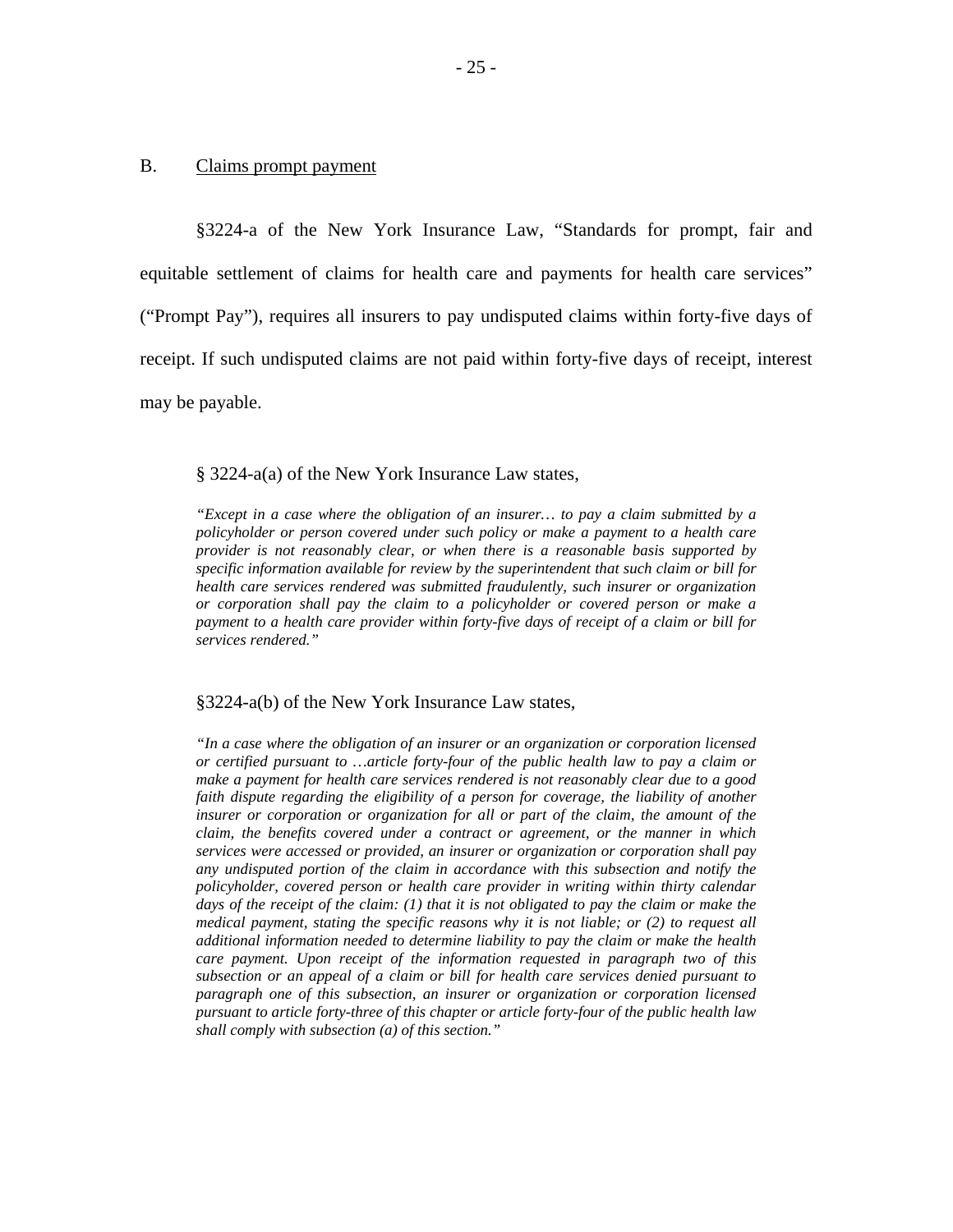The examination included statistical samples for Commercial to determine whether or not interest was appropriately paid pursuant to §3224-a(c) of the New York Insurance Law to those claimants not receiving payment or denials within the timeframes required by §3224-a(a) and (b) of the New York Insurance Law. Accordingly, all claims that were not paid within 45 days during the period, January 1, 2006 through December 31, 2006 were segregated from the population. During this 12 month period 5,819 claims were paid more than 45 days after the date of receipt. A statistical sample of this population was then selected to determine whether the claims paid were in accordance with §3224-a of the New York Insurance Law.

The following charts illustrate the Plan's non-compliance with New York Insurance Law §3224-a, as determined by this examination.

|                                    | <b>Commercial Travelers</b><br><b>Mutual Insurance Company</b> |
|------------------------------------|----------------------------------------------------------------|
| <b>Total Population</b>            | 24,785                                                         |
| <b>Eligible Population</b>         | 5,819                                                          |
| Sample Size                        | 167                                                            |
| Part (a) violations                | 10                                                             |
| <b>Calculated Error Rate</b>       | 5.99%                                                          |
| <b>Upper Error Limit</b>           | $9.59\%$                                                       |
| <b>Lower Error Limit</b>           | 2.39%                                                          |
| <b>Upper Limit Claims in Error</b> | 558                                                            |
| <b>Lower Limit Claims in Error</b> | 139                                                            |

**New York Insurance Law §3224-a(a)**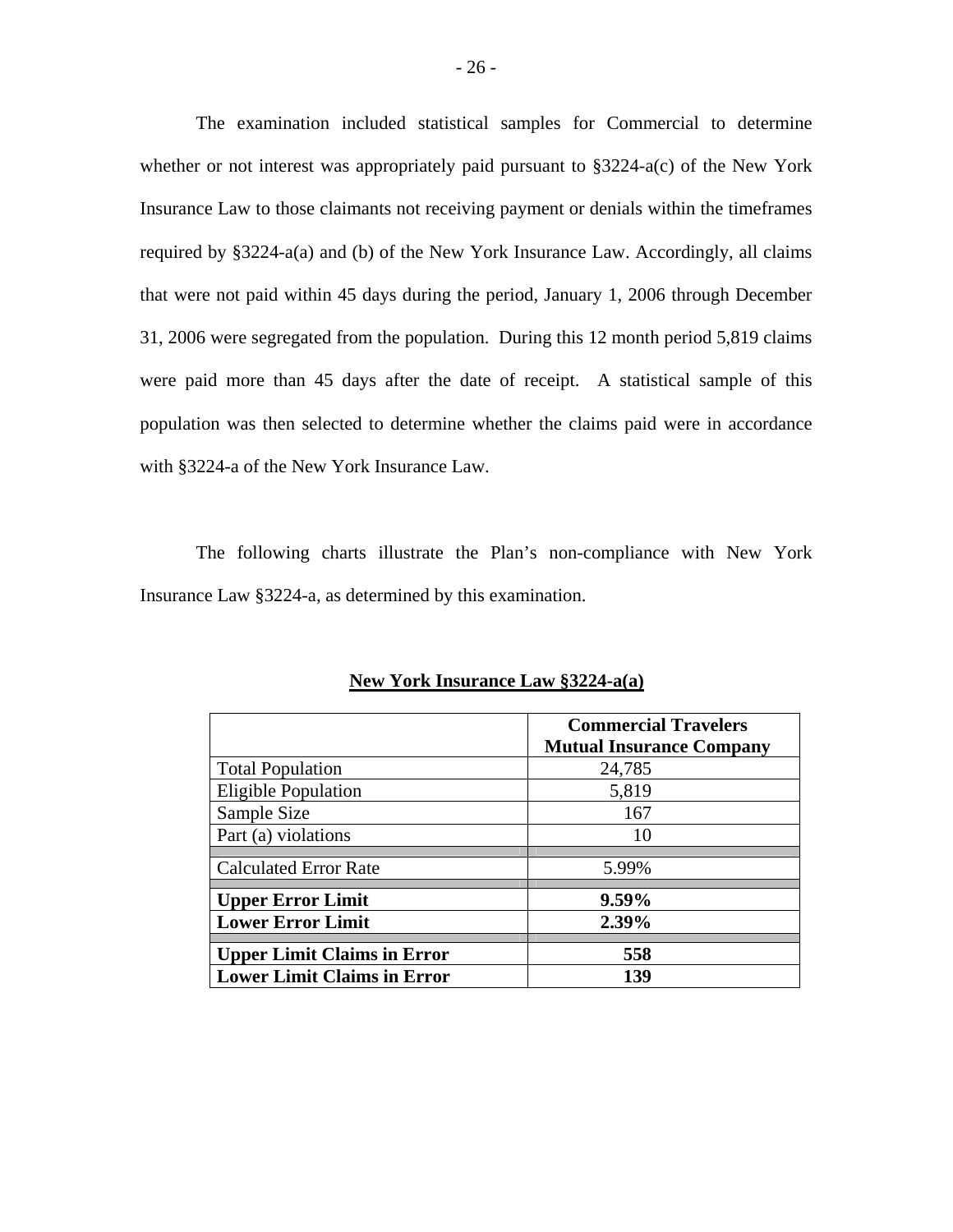|                                    | <b>Commercial Travelers</b><br><b>Mutual Insurance Company</b> |
|------------------------------------|----------------------------------------------------------------|
| <b>Total Population</b>            | 24,785                                                         |
| Eligible Population                | 5,819                                                          |
| Sample Size                        | 167                                                            |
| Part (b) violations                | 17                                                             |
| <b>Calculated Error Rate</b>       | 10.18%                                                         |
| <b>Upper Error Limit</b>           | 14.77%                                                         |
| <b>Lower Error Limit</b>           | 5.59%                                                          |
| <b>Upper Limit Claims in Error</b> | 859                                                            |
| <b>Lower Limit Claims in Error</b> | 325                                                            |

## **New York Insurance Law §3224-a(b)**

It is recommended that the Company improve its internal claim procedures to ensure full compliance with Section 3224-a (a) and (b) of the New York Insurance Law. A similar recommendation was made in the prior report on examination.

#### **Explanation of benefits**

C. Explanation of benefits<br>As part of the review of the Company's claims practices and procedures, an analysis of the explanation of benefits statements ("EOB") sent to subscribers and/or providers by the Company was performed. An EOB is an important link between the subscriber, the provider, and the Company. It should clearly communicate to the subscriber and/or provider that the Company has processed a claim and how that claim was processed. It should clearly describe the charges submitted, the date the claim was received, the amount allowed for the services rendered, and show any balance owed to the provider. It should also serve as the documentation to recover any money from coordination of benefits with other carriers.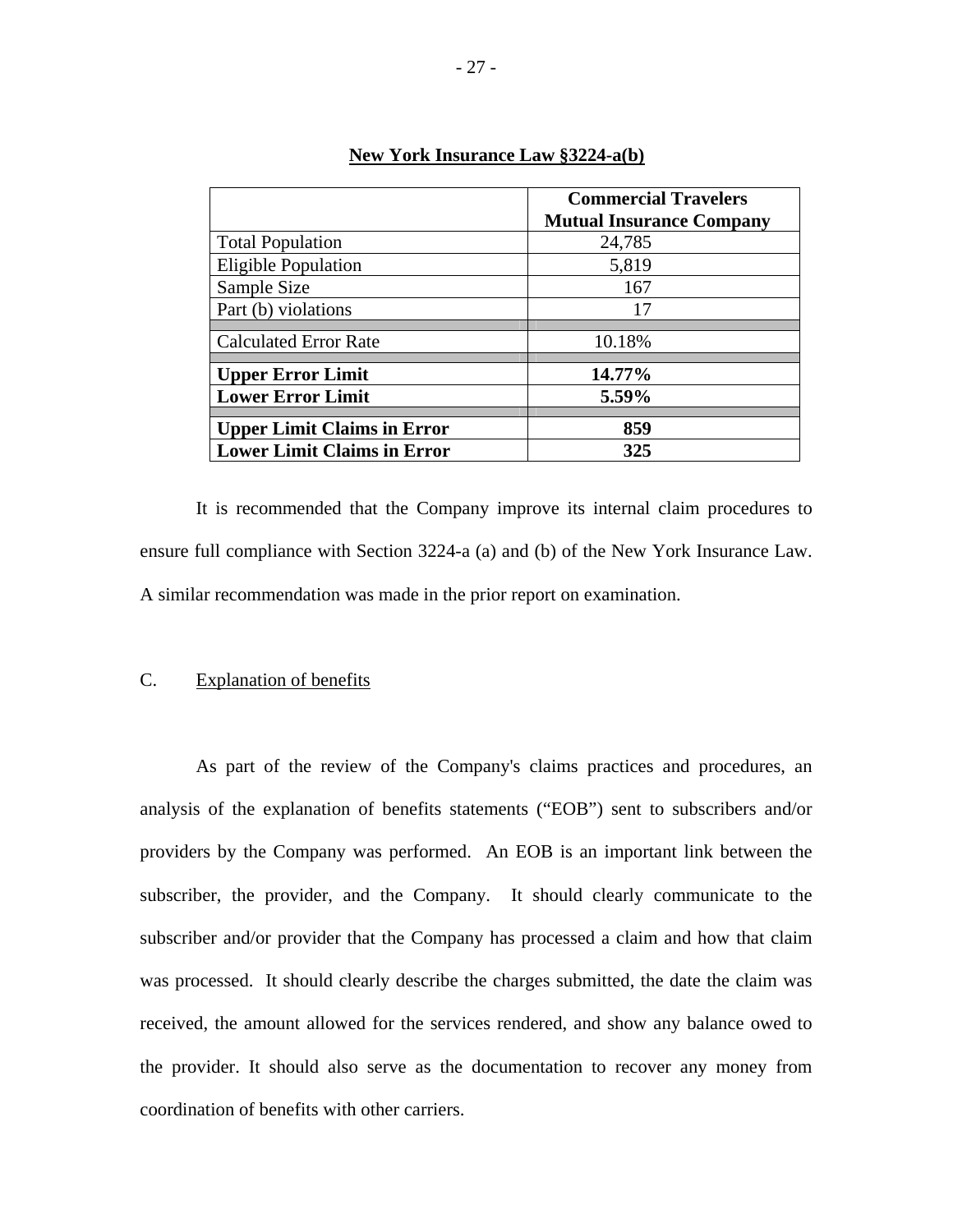The sample selected for analyzing EOBs was the same as used for the claims processing review noted in 6A above.

§3234(b)(5) of the New York Insurance Law states:

 *"(b) The explanation of benefits form must include at least the following:* 

 *co-payments, and any other reduction of the amount claimed." (5) The amount or percentage payable under the policy or certificate after deductibles,* 

It was noted that several explanation of benefits issued by the Company contained inaccurate and insufficient information. Details of these inconsistencies are as follows:

- is the secondary insurer. • Many of the EOBS reviewed contained inaccurate amounts in the "discount" and "allowable charges" column, primarily when Commercial
- Several EOBs did not explain the difference between the fee charged and the allowable charges, while other EOBs had explanations.
- Denial code 091, which states "This expense does not appear to be related to the accident or injury," was frequently used as an explanation for denial of a claim. This is ambiguous and does not fully explain the subscriber's responsibility.

It is recommended that the Company comply with the requirements of §3234(b)(5) of the New York Insurance Law to ensure its explanation of benefits are consistent, complete and accurately describe all reductions from the billed amounts and the subscribers responsibilities. A similar recommendation was made in the prior report on examination.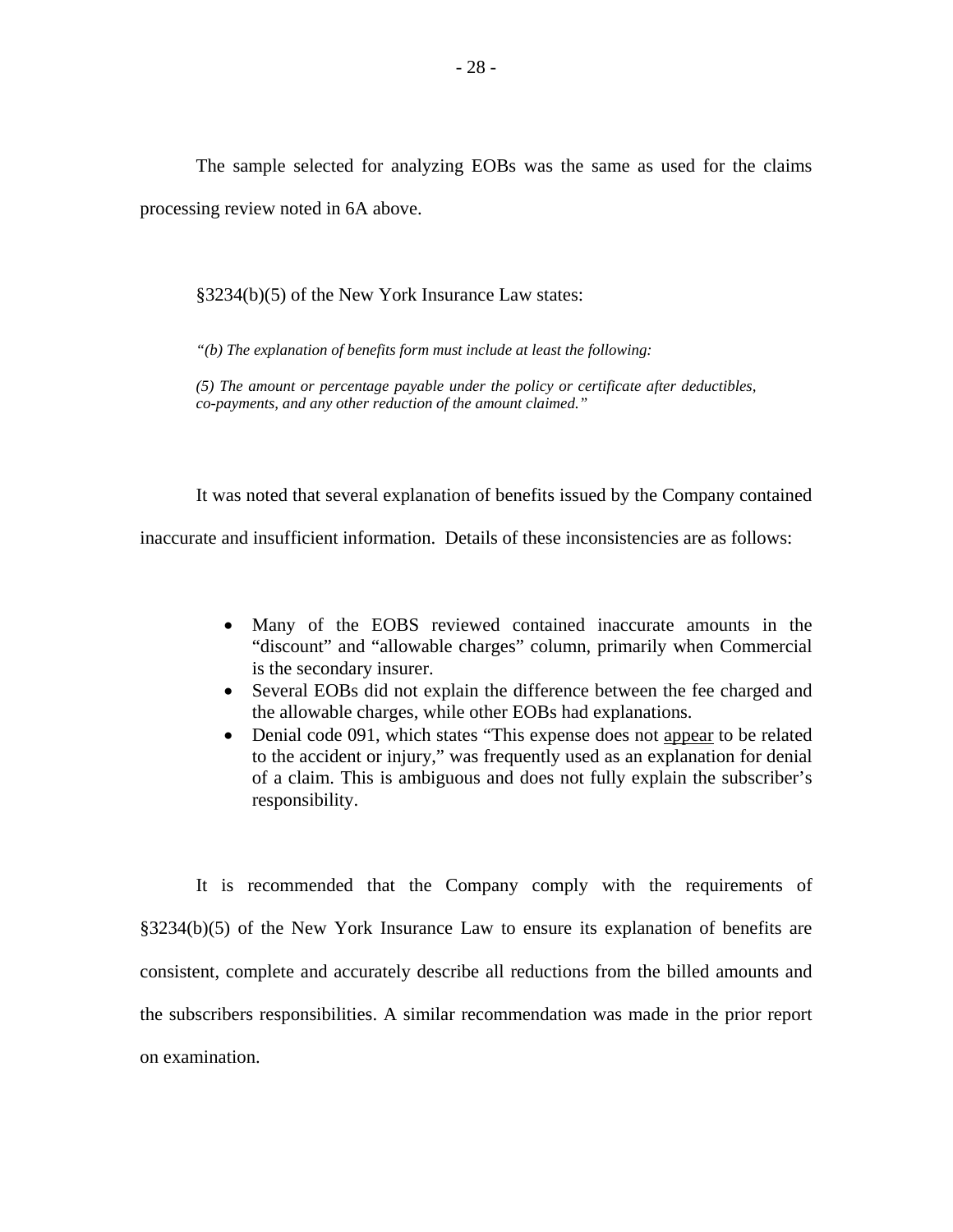## D. Claim adjustment expenses

Claim numbers were assigned to bills received from the Company's third party claims administrators, Multiplan, Medavant and Beechstreet for their services. The services were reported as claim expenses in the general ledger and annual statement. These expenses should be treated as claim adjustment expenses, instead of being treated as claims expenses.

It is recommended that the Company discontinue the practice of assigning a claim number to third party administrative fee invoices. Such fees should be reported as claim adjustment expenses.

## E. Sales and advertising

A review was made of the Company's sales and advertising activity to appraise the representations made to the public and to determine compliance with the requirements of Department Regulation 34 (11 NYCRR 215). No unfair practices were noted.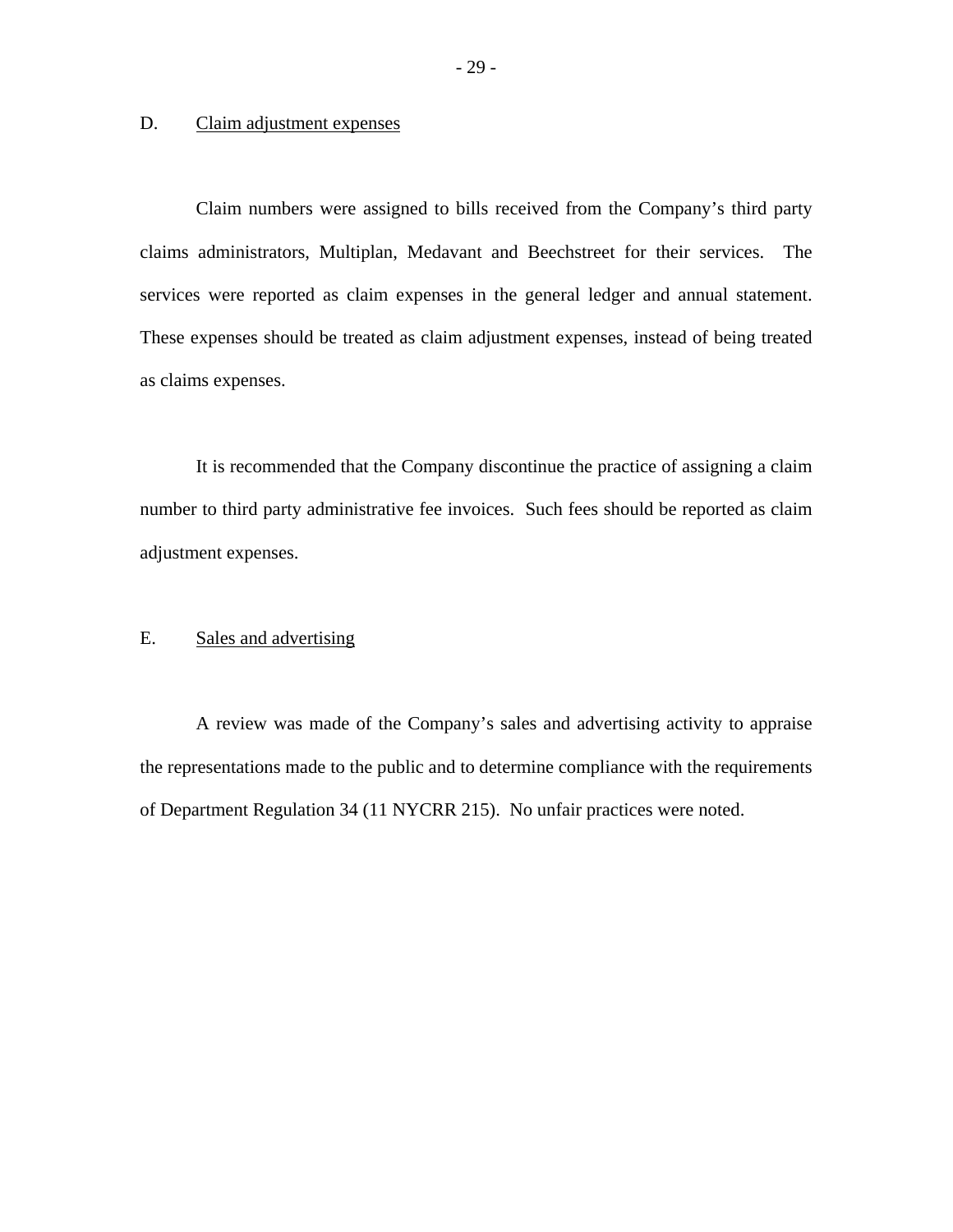## **7. COMPLIANCE WITH PRIOR REPORT ON EXAMINATION**

The prior report on examination contained fourteen (14) comments and recommendations as follows (page numbers refer to the prior report):

**ITEM** PAGE NO. A. It is recommended that the Company amend its by-laws or add 5 another director to the Executive Committee, in order to comply with the requirement of Article VI, Section 1 of the Company's by-laws. The Company has complied with this recommendation. B. It is recommended that members of the Finance Committee 6

who are unable to attend at least 50% of its meetings should resign or be removed from the Committee by the Board of Directors. The Company should take into consideration the attendance of its directors at sub-committee meetings, when electing directors to serve on sub-committees.

The Company has complied with this recommendation.

C. It is recommended that, in the future, the Company maintain 10 written and signed reinsurance agreements pertaining to its reinsurance business.

The Company has complied with this recommendation.

D. It is recommended that the custodian agreements between the 15 Company and HSBC Bank be revised to include all of the protective covenants and provisions outlined, in order to meet the minimum custodial guidelines established by the New York State Insurance Department for the contents of such agreements.

The Company has complied with this recommendation.

E. It is recommended that the Company comply with the 21 requirements of Section 4209(c) of the New York Insurance Law and include a clear statement in its policies as to whether or not the holder of such policy is subject to a liability for assessment.

The Company has complied with this recommendation.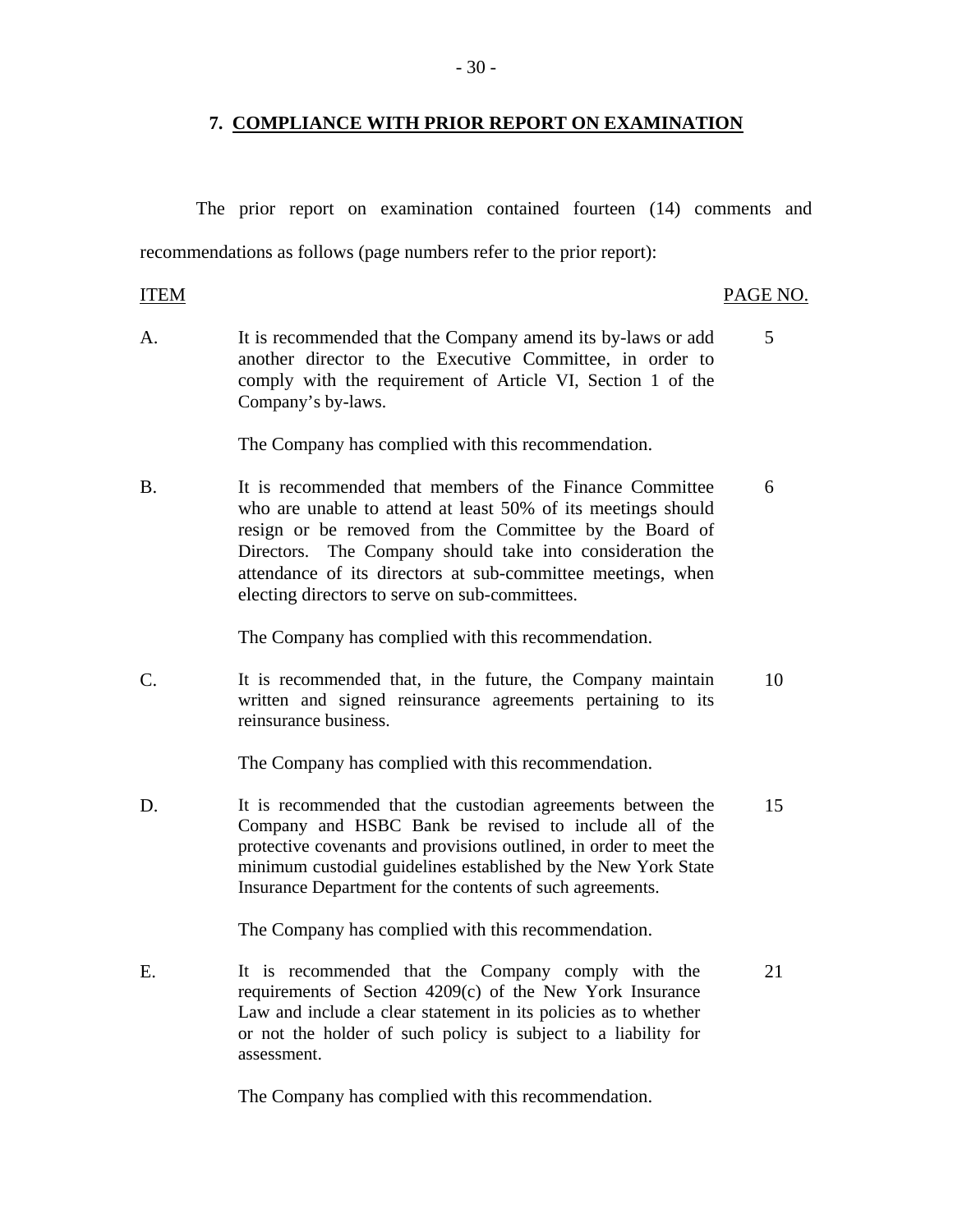F. It is recommended that the Company comply with the 22 requirement of Section 3201(b)(1) of the New York Insurance Law and submit the two endorsements of mandated benefits to the New York Insurance Department for approval. It is further recommended that the Company, in the future, submit all endorsements to the Department for approval prior to the issuance of such endorsements.

The Company has complied with this recommendation.

G. It is recommended that the Company establish a claims 24 processing manual and appropriately train all persons responsible for the supervision, processing and settlement of claims.

The Company has complied with this recommendation.

H. It is recommended that the Company comply with New York 24 Insurance Department Regulation No. 64 (11 NYCRR  $216.0(e)(6)$ ) and distribute a copy of Regulation No. 64 to every person directly responsible for the supervision, handling and settlement of claims subject to such regulation. It is further recommended that the Company satisfy itself that all such personnel are thoroughly conversant with, and are complying with Regulation No. 64.

The Company has complied with this recommendation.

I. It is recommended that the Company adopt procedures to separate 25 properly the duties of its claim department personnel.

The Company has complied with this recommendation.

J. It is recommended that the Company establish appropriate 26 guidelines and procedures, including the definition of reported charges, for its claims examiners to follow relative to the entry of claims data into the Company's claims system.

The Company has complied with this recommendation.

K. It is recommended that the Company adopt procedures to 27 complete the adjudication of all claims, within 12 months from the date the claim is received, except in certain situations where additional time is warranted.

> It is recommended that the Company deny claims for which information necessary to process the claim was requested, but not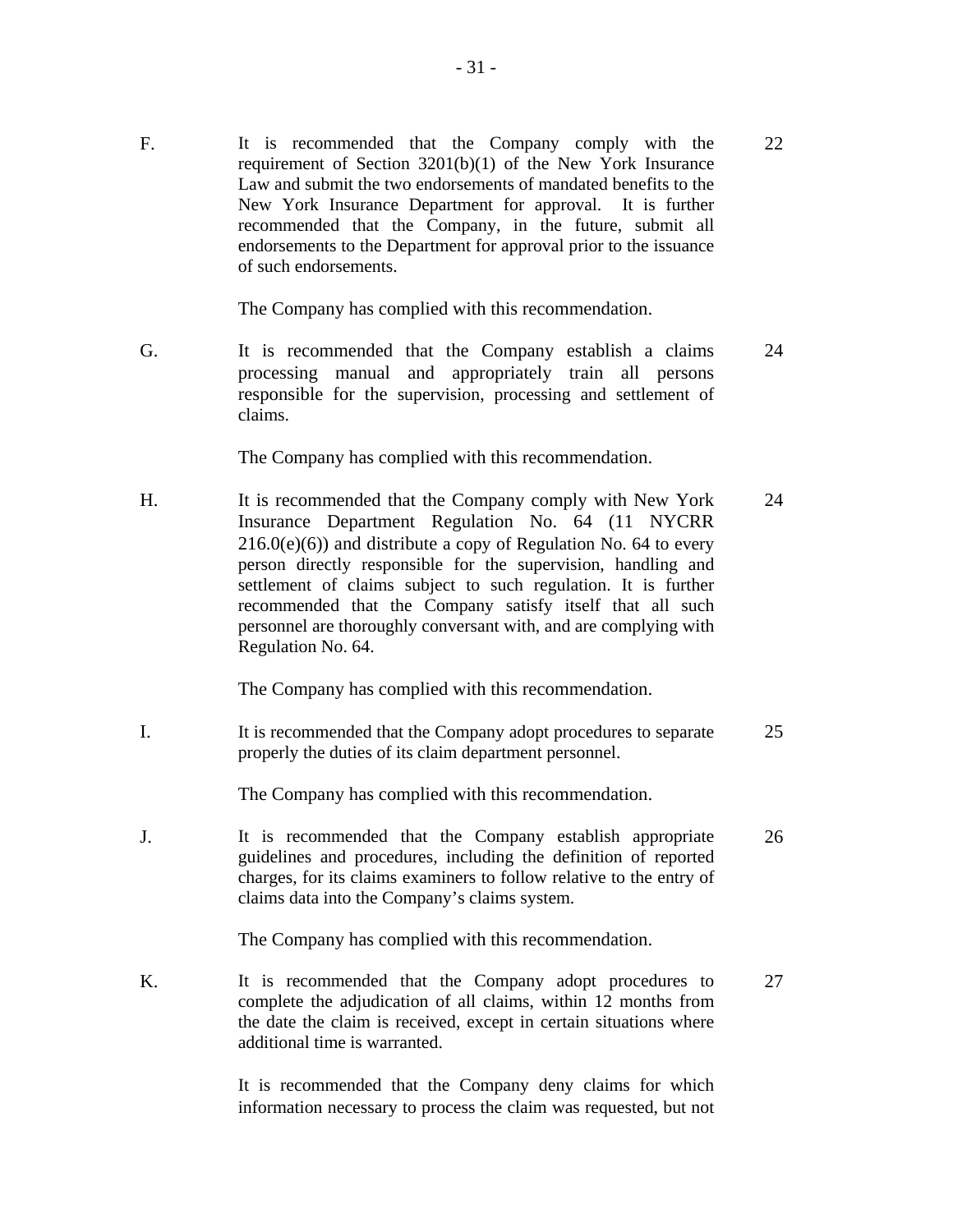|    | received, and issue an EOB to the subscriber in compliance with<br>Section 3234 of the New York Insurance Law.                                                                                                                                                                           |    |
|----|------------------------------------------------------------------------------------------------------------------------------------------------------------------------------------------------------------------------------------------------------------------------------------------|----|
|    | The Company has complied with this recommendation.                                                                                                                                                                                                                                       |    |
| L. | It is recommended that the Company discontinue the practice of<br>administrative deletion for duplicate claims. It is recommended<br>that the Company enter the duplicate claims data into its claims<br>system and properly deny such duplicate claims.                                 | 27 |
|    | The Company has complied with this recommendation.                                                                                                                                                                                                                                       |    |
| М. | It is recommended that the Company issue EOBs that include all<br>of the requisite information required by Section 3234(a) and (b) of<br>the New York Insurance Law. Accordingly, subscribers will be<br>properly informed of their appeal rights and how their claims are<br>processed. | 29 |
|    | A similar recommendation is contained in this report.                                                                                                                                                                                                                                    |    |
| N. | It is recommended that the Company improve its internal claim<br>processing procedures in order to ensure full compliance with<br>Subsections $3224-a(a)$ , (b) and (c) of the New York Insurance                                                                                        | 32 |

A similar recommendation is contained in this report.

Law.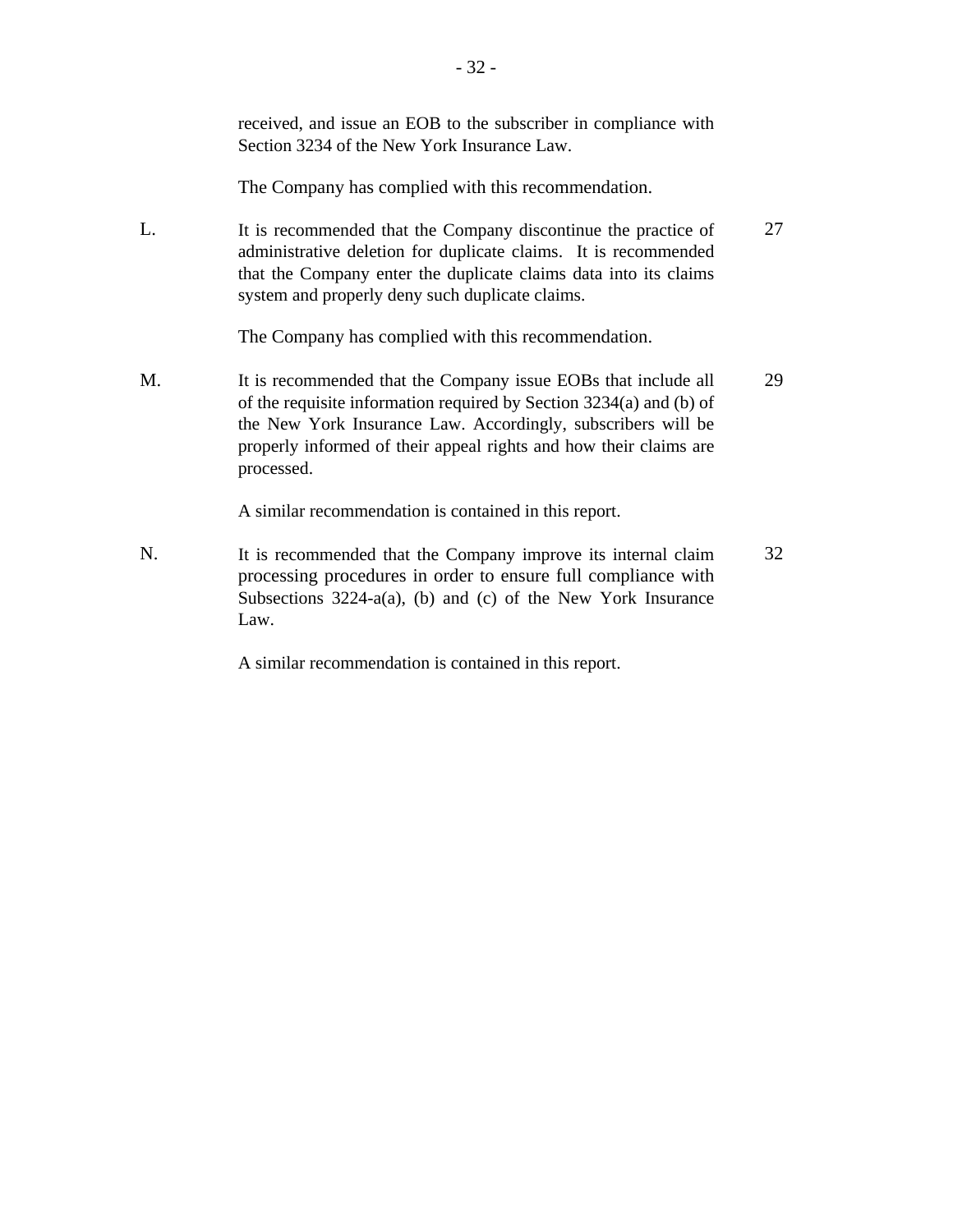## **8. SUMMARY OF COMMENTS AND RECOMMENDATIONS**

#### PAGE NO.

#### **Conflict of interest**

<u>ITEM</u><br>A. It is recommended that the Company comply with its "Statement of Policy" and record any approvals or authorizations by the Board of Directors of the Company or its Executive Committee regarding any business relationships with a director, officer or key employee of Commercial within the Company's board of directors' minutes. 13

#### **Internal controls**

B. It is recommended that the Company safeguard the premiums checks received by the Company's Employers Group Department in a more secure environment. 13

#### **Claims unpaid**

C. It is recommended that the Company review its methodology relative to the loss ratio and the IBNR factor used in the Company's establishment of its long term disability IBNR reserves and liabilities. In this regard, it is recommended that the Company adopt a tabulation methodology relative to the establishment of its direct claims long term disability IBNR reserves and liabilities. 18

> It is recommended that the Company set its reserves and liabilities for ceded claims at 90% of direct claims (long term disability claims unpaid – incurred and unreported).

It is recommended that the Company allocate 100% of its total amount of long term disability claims unpaid (IBNR) to liabilities and 0% to reserves in future annual and quarterly statements to this Department. 19

18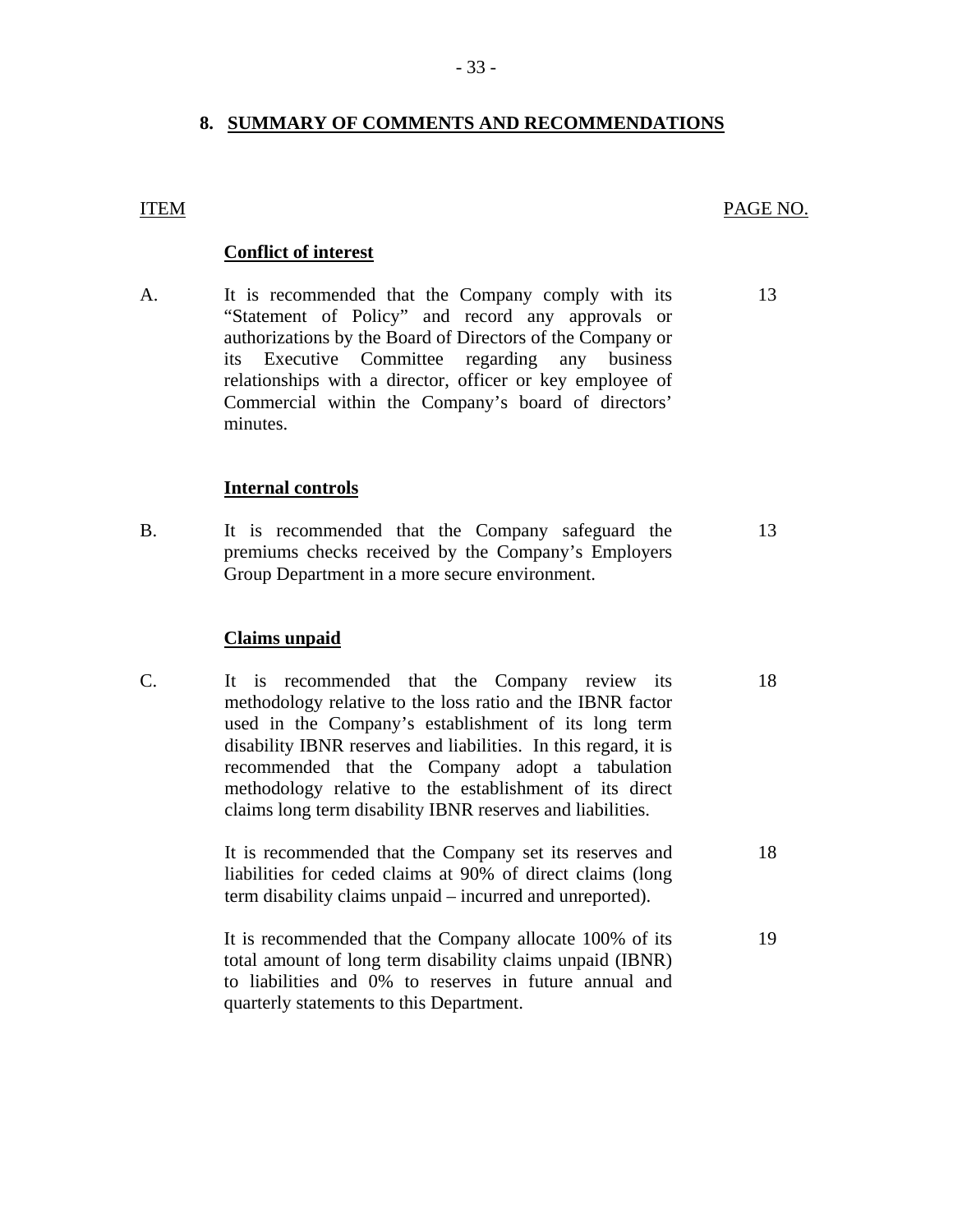| ITEM |                                                                                                                                                                                                                                                                                                                     | PAGE NO. |
|------|---------------------------------------------------------------------------------------------------------------------------------------------------------------------------------------------------------------------------------------------------------------------------------------------------------------------|----------|
| D.   | It is recommended that, in the future, the Company allocate<br>its total amount of long term disability - (present values of<br>amounts not yet due) between reserves and liabilities for<br>ceded and direct claims to 0% to liabilities and 100% to<br>reserves, which is the general practice for actuaries.     | 19       |
| Е.   | It is recommended that, in the future, Commercial establish<br>appropriate IBNR reserves and liabilities for short term<br>disability claims. Furthermore, it is recommended that the<br>Company review its allocation methodology relative to the<br>components of short term disability reserves and liabilities. | 20       |
|      | <b>Claims processing</b>                                                                                                                                                                                                                                                                                            |          |
| F.   | It is recommended that Commercial take proactive steps to<br>identify and correct errors that may be occurring on an<br>ongoing basis and that Commercial address the causes of<br>the errors.                                                                                                                      | 23       |
|      | <b>Claims prompt payment</b>                                                                                                                                                                                                                                                                                        |          |
| G.   | It is recommended that the Company improve its internal<br>claim procedures to ensure full compliance with Section<br>3224-a (a) and (b) of the New York Insurance Law.                                                                                                                                             | 27       |
|      | <b>Explanation of benefits</b>                                                                                                                                                                                                                                                                                      |          |
| H.   | It is recommended that the Company comply with the<br>requirements of $\S 3234(b)(5)$ of the New York Insurance<br>Law to ensure its explanation of benefits are consistent,<br>complete and accurately describe all reductions from the<br>billed amounts and the subscribers responsibilities.                    | 28       |
|      | <b>Claim adjustment expenses</b>                                                                                                                                                                                                                                                                                    |          |
| I.   | It is recommended that the Company discontinue the<br>practice of assigning a claim number to third party                                                                                                                                                                                                           | 29       |

administrative fee invoices. Such fees should be reported

as claim adjustment expenses.